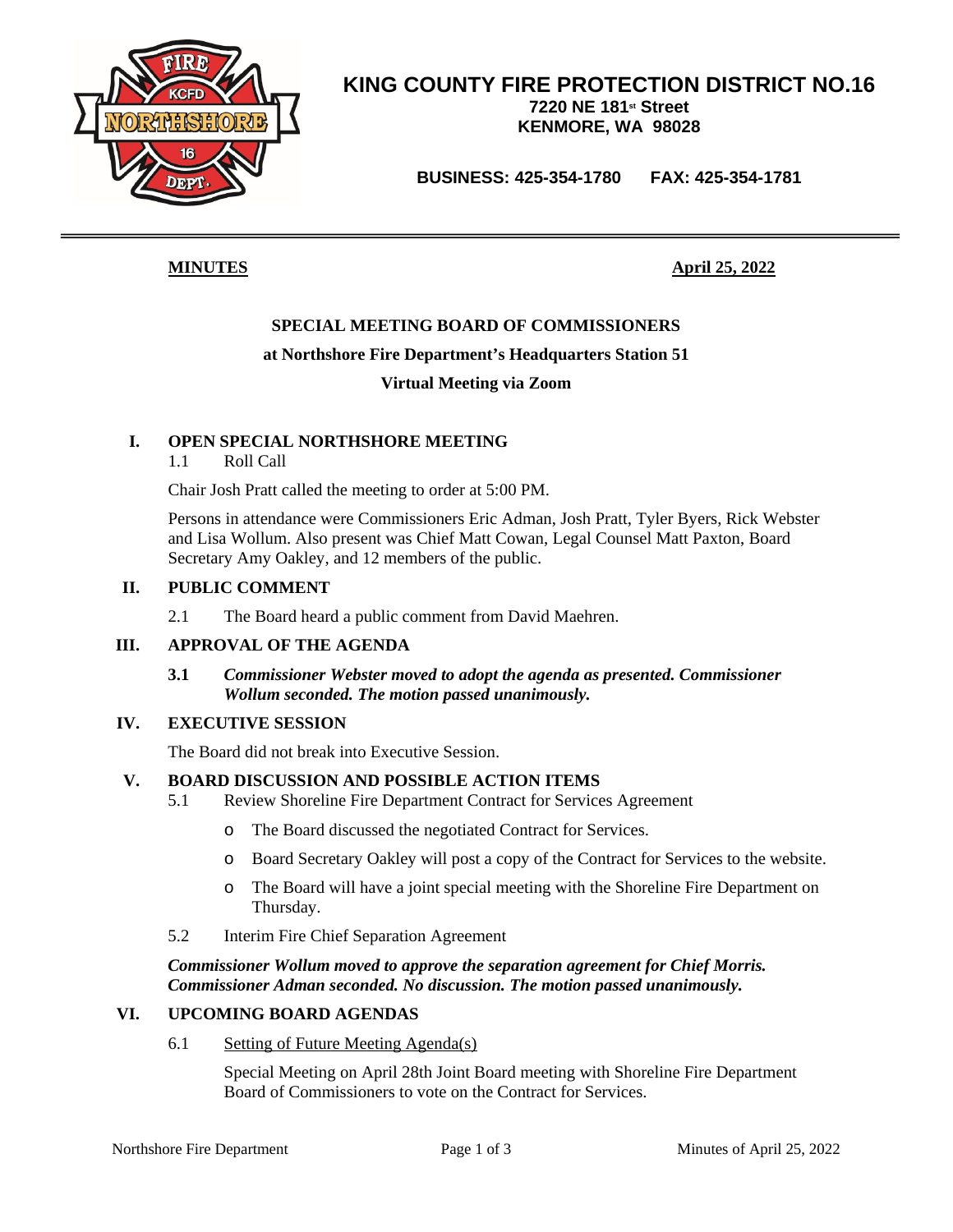In addition to the standard items, the May  $3<sup>rd</sup>$  agenda will include Promotional ceremony, training structure discussion, and discussion to create subcommittee to update Board meeting policies.

### **ADJOURNMENT**

The meeting adjourned at 6:10PM

### **NEXT MEETING DATE**

Special meeting on Thursday, April 28, 2022 at 5:00PM.

The next regular Board of Commissioners meeting is scheduled for May 3, 2022, at 5:00PM.

Attachments: Agenda, Final Draft ILA for Fire and EMS Services

### **BOARD OF COMMISSIONERS**

**ERIC ADMAN**, Member

**JOSH PRATT,** Member

**TYLER BYERS**, Member

**RICK WEBSTER,** Member

Wollum

**LISA WOLLUM**, Member

**ATTEST**

Amy Oakley

**Amy Oakley,** Secretary King County Fire Protection District No. 16

Northshore Fire Department Page 2 of 3 Minutes of April 25, 2022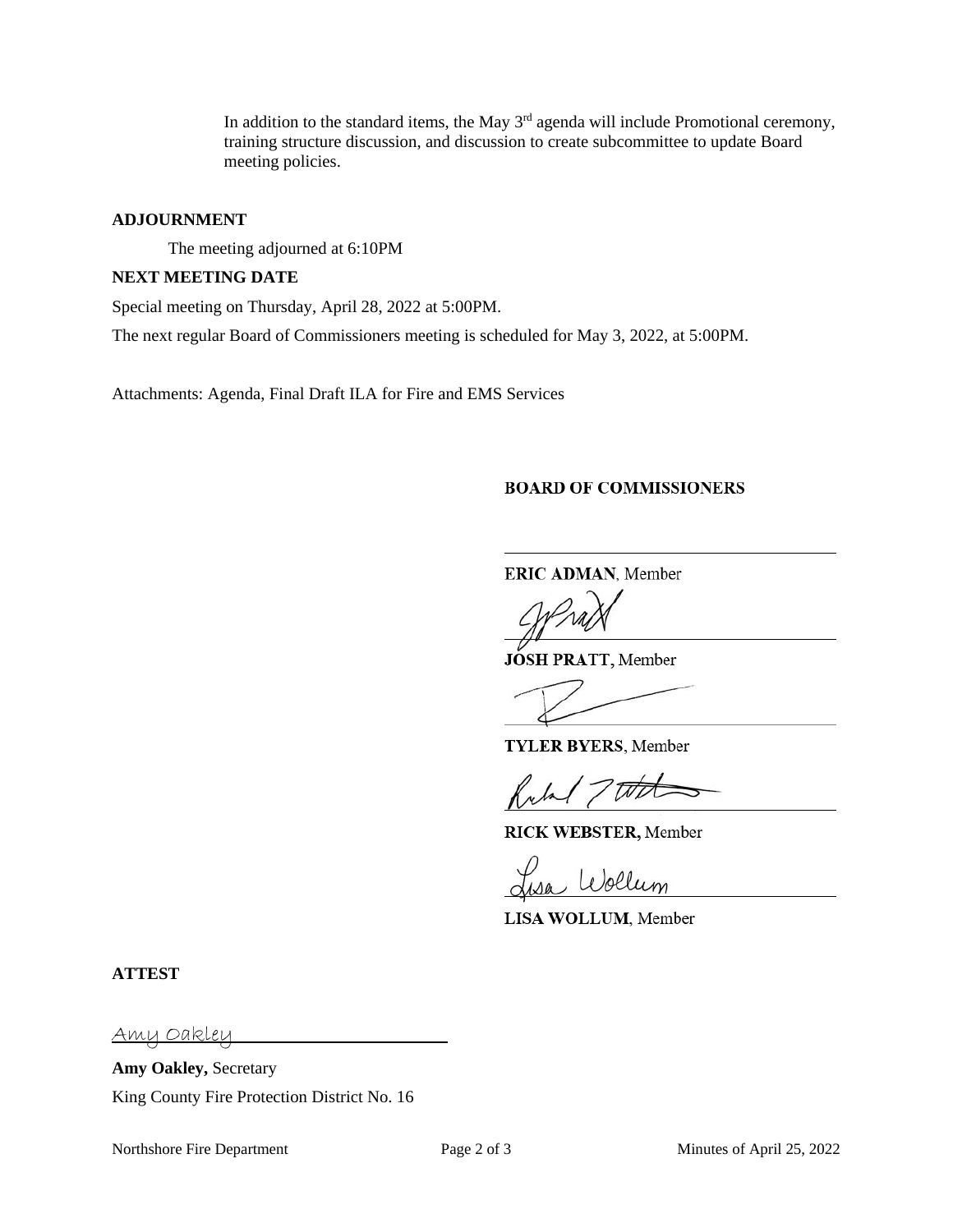Adopted at a Regular Meeting of the Board of Commissioners on May 17th, 2022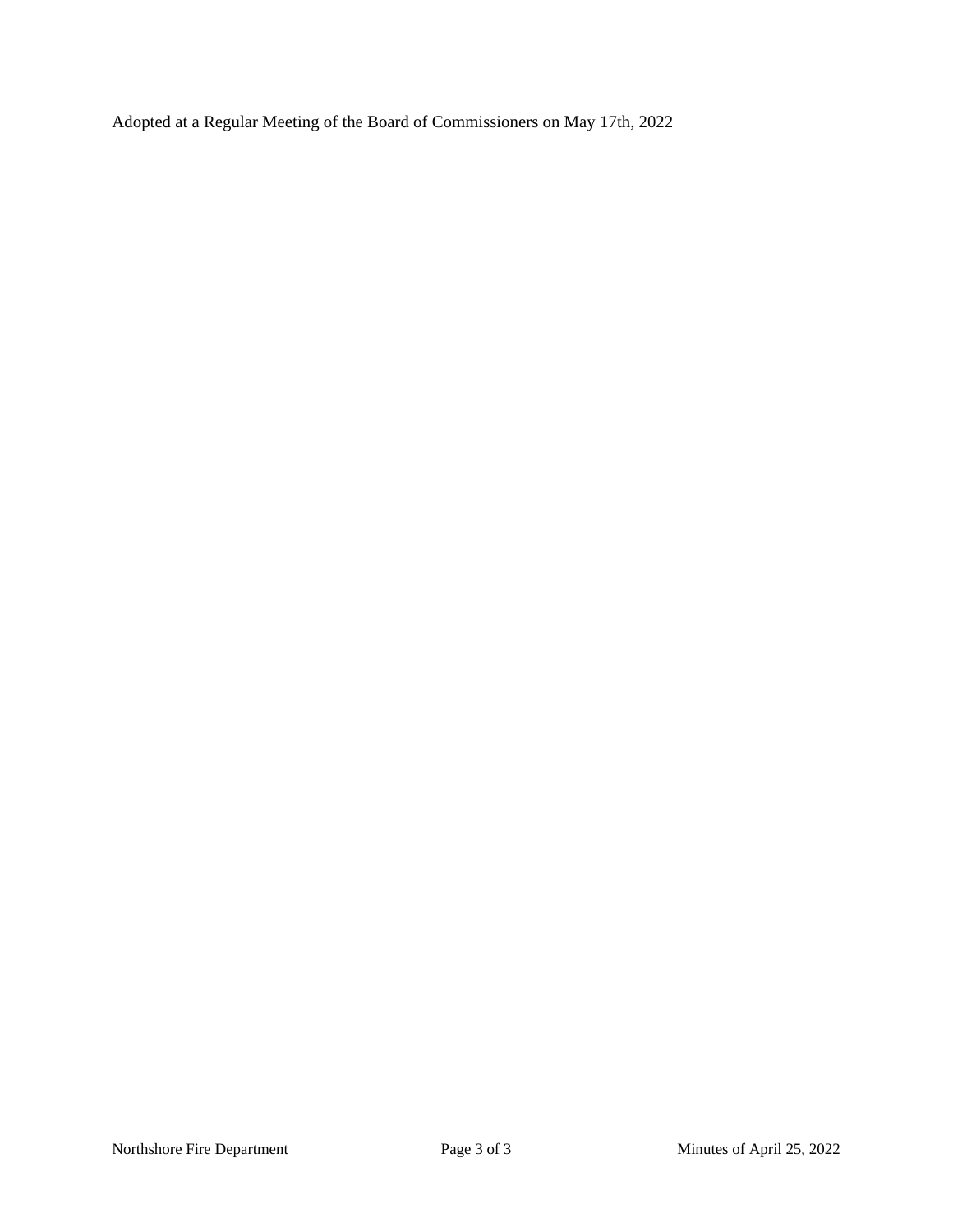

# **Northshore Fire Department Board of Commissioners**

Headquarters Station 7220 NE 181<sup>st</sup> Street, Kenmore, WA

# **Northshore Fire Department Board of Commissioners**

# **Speical Meeting Agenda**

Monday, April 25, 2022

5:00PM

Meeting held virtually, via Zoom

To provide public comment, please see instructions at the end of the agenda.

To attend this meeting live, click the link below and enter the ID & Password provided. A recording of this meeting will also be posted in AV Capture.

Join Zoom Meeting Online at:

<https://us02web.zoom.us/j/85044713997?pwd=dW1uWDFpNldPZ1dSSU1ZYy9LSXVQQT09>

Call in to Zoom Meeting at: (253) 215-8782

Meeting ID: 850 4471 3997

Passcode: 743608

# **I. Open Special Northshore Board Meeting**

- 1.1 Roll Call
- **II. Public Comment**
	- 2.1 Public Comment
- **III. Approval of Agenda**
	- 3.1 Approval of the Meeting Agenda

# **IV. Executive Session**

To discuss the performance of a public employee pursuant to RCW  $42.30.110(1)(g)$ , and to discuss with legal counsel representing the agency matters relating to litigation or potential litigation pursuant to RCW 42.30.110(1)(i).

# **V. Board Discussion and Possible Action Items**

- 5.1 Review Shoreline Fire Department Contract for Services Agreement
- 5.2 Interim Fire Chief Separation Agreement

# **VI. Upcoming Board Agendas**

6.1 Setting of Future Meeting Agenda(s)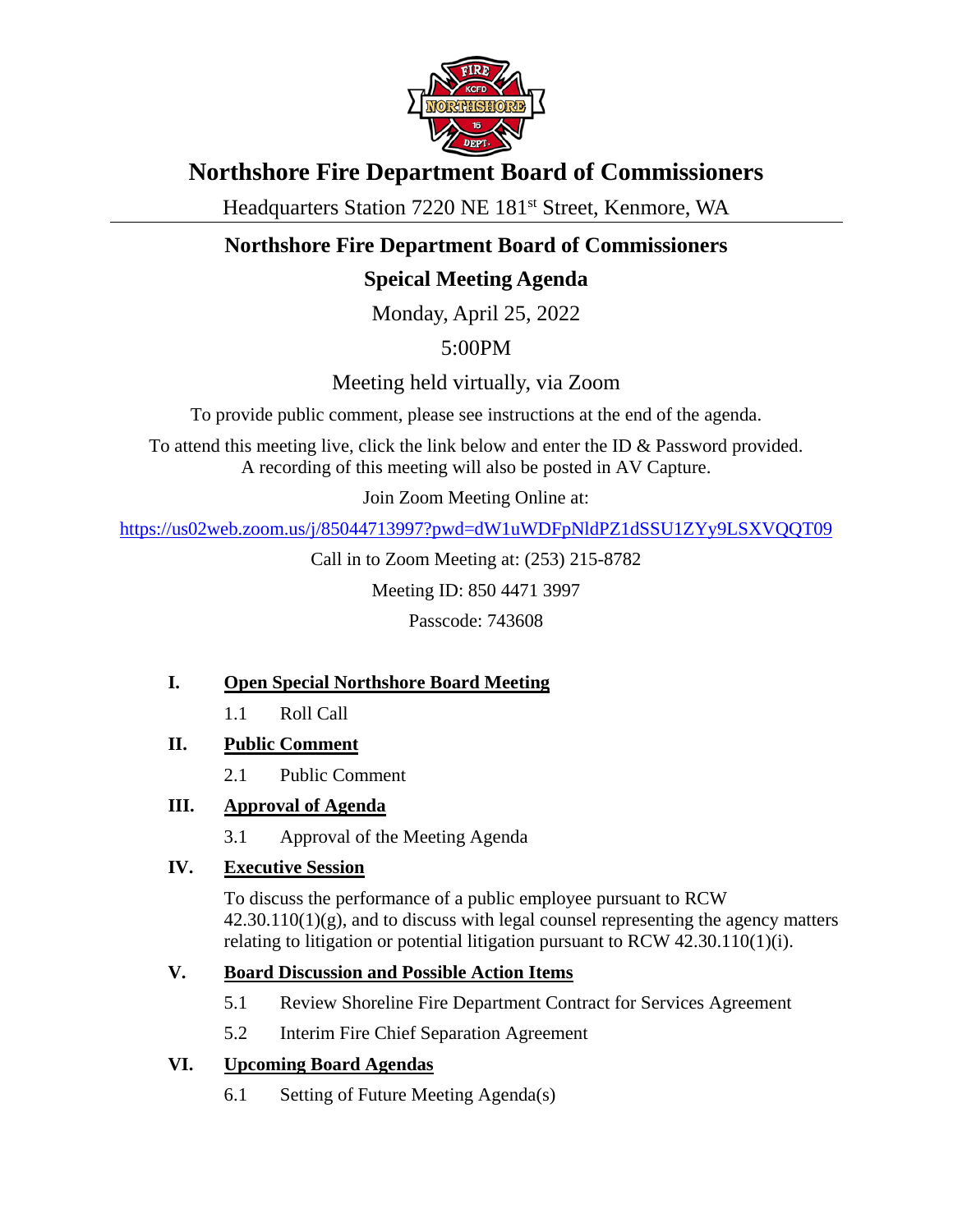

# **Adjournment**

Next Regular Meeting: Tuesday, May 3rd, 2022 at 5:00 PM

# **Public Comment Procedures for Virtual Meetings:**

Individuals wishing to comment may comment by appearing at the virtual meeting and "raising their hand" or the equivalent. The chair shall recognize those persons and provide them the opportunity to comment. Three minutes are allowed for comment.

If you wish to provide written public comment, you may do so by submitting a written statement to [boardsecretary@northshorefire.com.](mailto:boardsecretary@northshorefire.com) Any comments received up to one hour before the posted meeting time, will be read during the public comment period.

To ensure your written comments are received and read at the proper meeting, your email must include:

- Date & Time of the meeting your comments are intended for
- Your name
- Whether or not you live in the city limits of Lake Forest Park or Kenmore
- Agenda Item and/or subject your comments refer to

Emails without this information may not be read at the meeting. And, in accordance with normal procedure, messages of an overly repetitive or inappropriate (vulgarity) nature may be declined to be read at the discretion of the meeting Chair.

Please check the District's [AV Capture](https://www.northshorefire.com/about/board-meetings/) for the most up-to-date information about individual meetings.

Questions? Email Board Secretary Amy Oakley at [boardsecretary@northshorefire.com.](mailto:boardsecretary@northshorefire.com)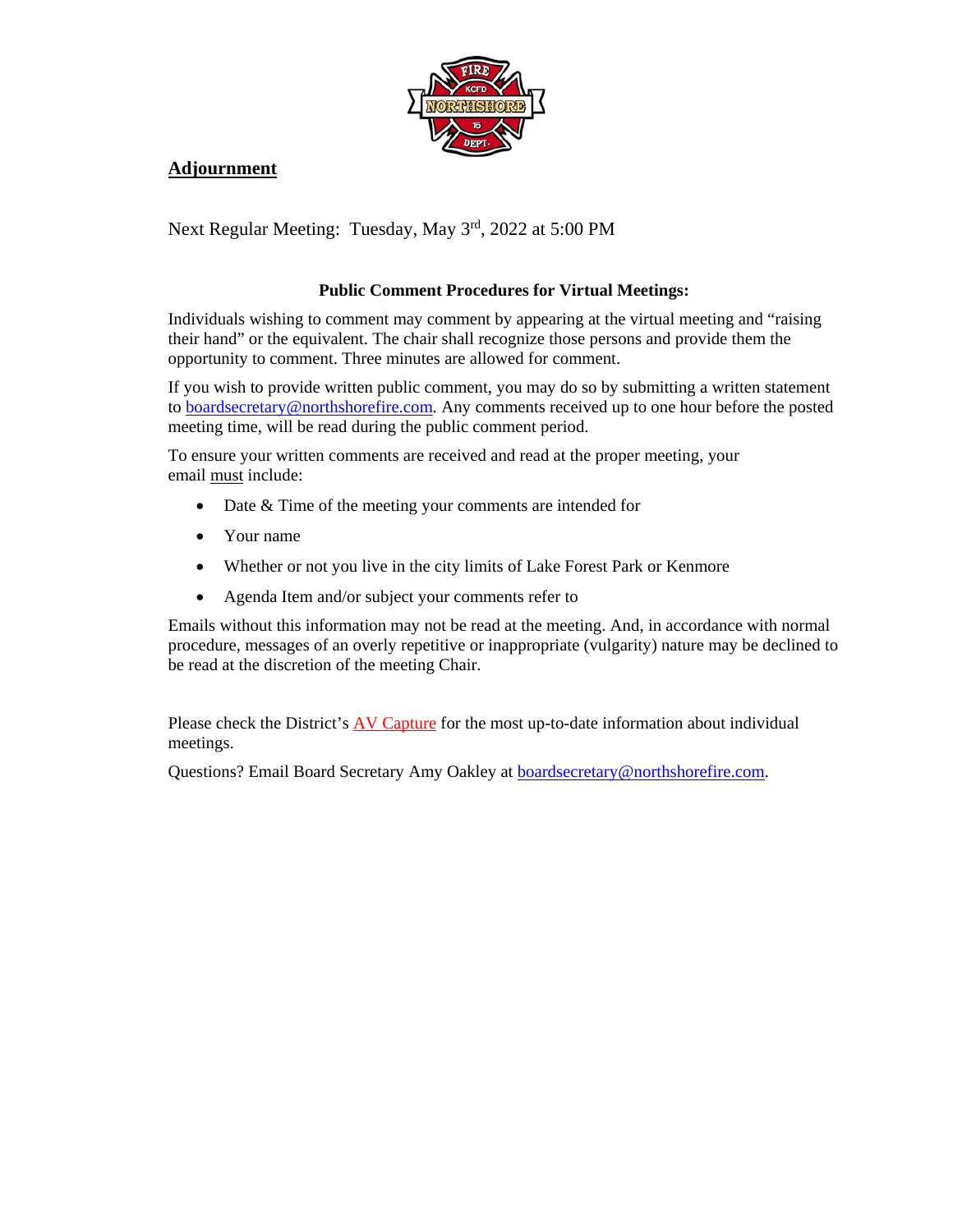## **INTERLOCAL AGREEMENT FOR FIRE AND EMERGENCY MEDICAL SERVICES**

This Agreement is dated the **Let a** day of April, 2022 and entered into between **KING COUNTY FIRE PROTECTION DISTRICT NO. 4 D/B/A SHORELINE FIRE DEPARTMENT**, a municipal corporation ("**SFD**"), and **KING COUNTY FIRE PROTECTION DISTRICT NO. 16 D/B/A NORTHSHORE FIRE DEPARTMENT**, a municipal corporation, ("**NFD**").

# **RECITALS**

**WHEREAS**, this agreement is entered into by NFD and SFD under the authority of RCW 52.12.031 and in conformity with chapter 39.34 RCW, the Interlocal Cooperation Act;

**WHEREAS**, SFD and NFD currently each maintain and operate their own fire departments to provide fire protection, fire suppression and emergency medical services in their respective jurisdictions;

**WHEREAS**, the purpose of this Agreement is to consolidate certain services to allow for the joint operation and administration of these services within the jurisdiction of NFD and SFD; and

**WHEREAS**, this Agreement is not intended to supersede or conflict with the collective bargaining agreements of either party.

#### **AGREEMENT**

To carry out the purposes of this agreement and in consideration of the benefits to be received by each party, it is agreed as follows:

### 1. **TERM**.

- 1.1. This agreement shall be effective on June 1, 2022 and shall terminate on May 31, 2029. Provided, however, in the event both SFD and NFD agree to mutually amend the agreement, then the agreement can be modified as agreed upon. Either party may unilaterally terminate this Agreement with at least two (2) years' advance written notice to the other party; provided, however, neither party may provide such notice for the first two (2) years.
	- 1.1.1. Prior to the effective date of this Agreement, the Parties shall work toward integrating administration and operations for service, including, without limitation, transitioning employees, rebranding, and sharing resources in the furtherance and consistent with the intent of this Agreement.
- 1.2. In the event of a Material Breach of this Agreement, SFD and NFD shall, unless NFD and SFD mutually agree otherwise, continue to perform their respective obligations under this Agreement for up to twelve (12) months after notice of the Material Breach (the "Wind-Up Period"); provided, however, that during the Wind-Up Period, NFD and SFD shall coordinate their efforts to prepare for the transition to other methods of providing fire and EMS services to NFD. NFD shall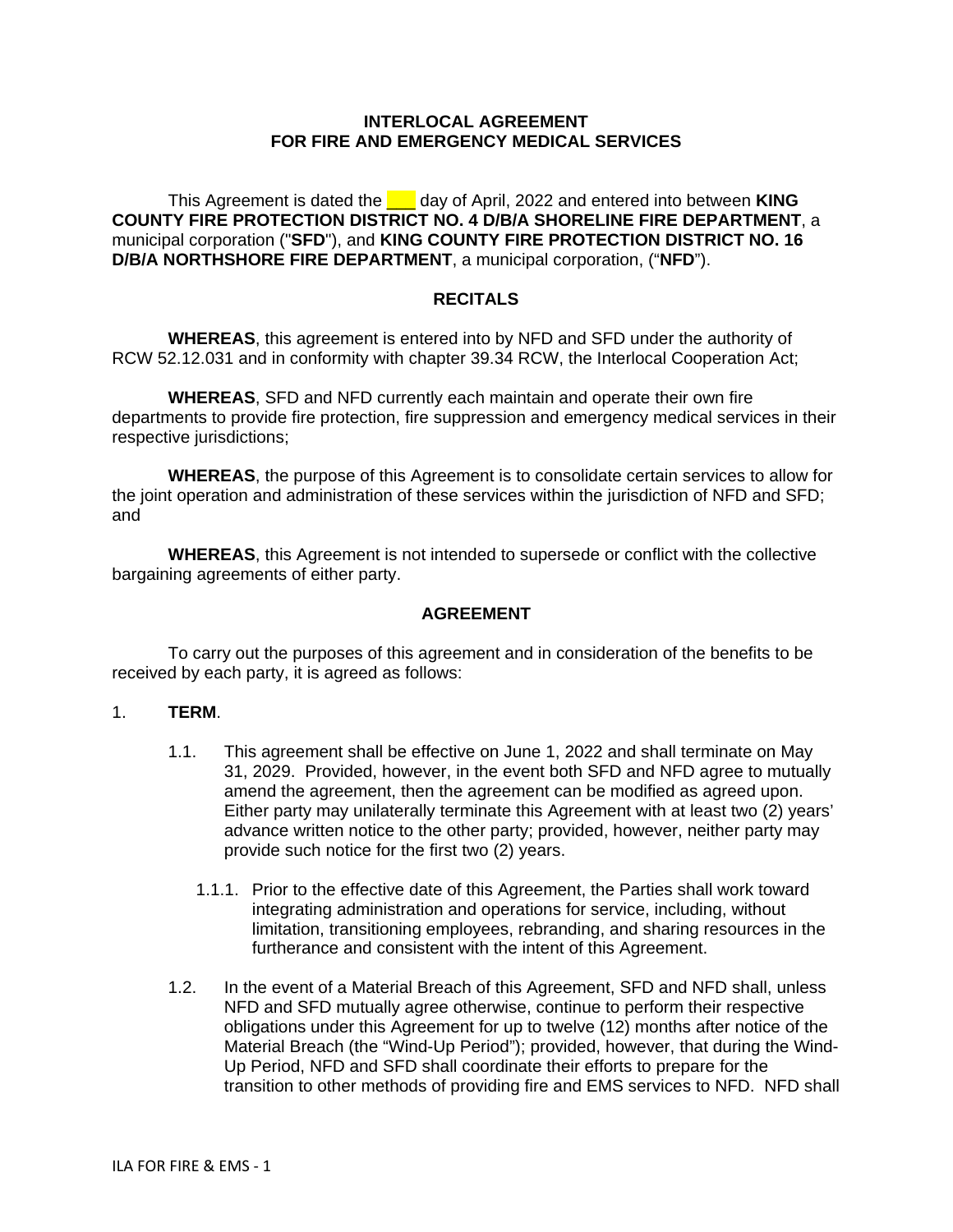be responsible for all Contract Payment installments required herein until the conclusion of the Wind-Up Period.

# 2. **DEFINITIONS.**

- 2.1. The following terms, when used in this agreement, shall be defined as follows:
	- (a) "**SFD**" shall mean the Shoreline Fire Department.
	- (b) "**NFD**" shall mean the Northshore Fire Department.
	- (c) "**Station 51**" shall mean the fire station, administrative headquarters, and training facility located at 7220 NE 181st Street Kenmore, WA 98028.
	- (d) "**Station 57**" shall mean the fire station located at 17020 Brookside Blvd NE Lake Forest Park, WA 98155.
	- (e) "**Chief**" or "**Fire Chief**" shall mean the duly appointed Fire Chief, or acting Fire Chief, of SFD.
	- (f) "**Employees**" shall mean full-time, compensated employees, Captains, Firefighters, Emergency Medical Technicians (EMT), and/or Paramedics.
	- (g) "**Insurance**" shall mean either valid insurance offered and sold by a commercial insurance company or carrier approved to do business in the State of Washington by the Washington State Insurance Commissioner or valid self-insurance through a self-insurance pooling organization approved for operation in the State of Washington by the Washington State Risk Manager or any combination of valid commercial insurance and selfinsurance pooling if both are approved for sale and/or operation in the State of Washington.
	- (h) "**Material Breach**" shall mean SFD's failure to provide minimum staffing levels, NFD's failure to timely pay the Contract Payment, or either party's failure to comply with other material terms of this Agreement.

# 3. **SCOPE OF SERVICES**

- 3.1. **Fire Suppression Services**. SFD shall provide all services necessary for fire suppression, fire prevention, fire support, hazardous material response, and rescue response to a service area covering the corporate limits of NFD, including technical rescues involving low/high angle, confined space, trench, water, and surface water.
- 3.2. **Emergency Medical Services**. SFD shall provide all services necessary for basic life support emergency medical service to a service area covering the corporate limits of NFD, including mobile integrated health care and a Medical Services Officer.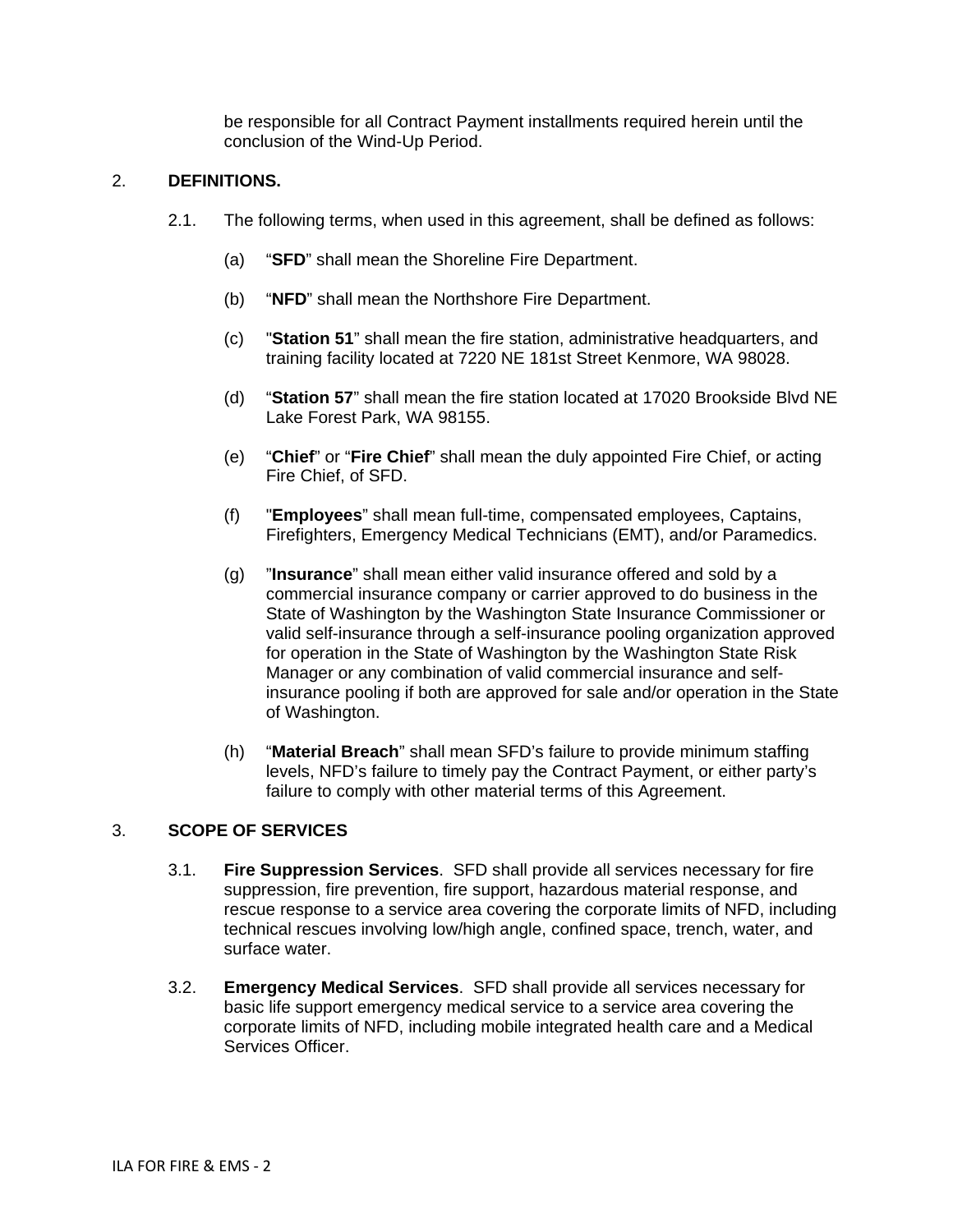- 3.3. **Administrative / Operations Services**. SFD shall provide administrative, operations, and management authority to a service area covering the corporate limits of NFD, including but not limited to the following:
	- (a) The Fire Chief or designee shall supervise, administer, and manage the day-to-day operations of the services, including, without limitation, the following:
		- (i) Staffing levels, personnel assignments and other resource allocations.
		- (ii) Implementation of Budget.
		- (iii) Implementation of policies and procedures.
		- (iv) Personnel management, including discipline. The Fire Chief shall manage all disciplinary actions consistent with existing personnel policies and procedures. All disciplinary actions shall follow the chain of command.
		- (v) Oversee and manage all operations in the manner of, and subject to, the limitations specified herein.
	- (b) For the purposes of enforcement of federal, state, and appropriate laws relating to the provision of fire services, and for the purposes of complying with federal and state grant programs or any other programs which relate to the provision of the services hereunder, NFD hereby designates the Fire Chief of SFD as NFD's Fire Chief. SFD's Fire Marshal will become NFD's Fire Marshal and Fire Code Official. Notwithstanding the preceding designations, the Fire Chief and Fire Marshal shall remain employees of SFD.
	- (c) The Fire Chief shall report on administrative and operational matters to NFD Board of Commissioners and shall attend meetings when requested.

# 3.4. **Fire Marshal**.

- 3.4.1. SFD Fire Chief or his/her designee shall be NFD's Fire Marshal for purposes of statutory provisions, regulations and the cities' municipal codes, and shall have a Deputy Fire Marshal assigned to Station 51. SFD will perform Fire Marshal services within NFD boundaries, including designating a Fire Code Official, reviewing plans, performing inspections and fire investigations, assisting in code enforcement, and educating the public.
	- 3.4.1.1. **Plan Review**. SFD shall provide fire and life safety plan review for new development and construction consistent with applicable statutes, regulations, and the city codes. SFD shall coordinate plan review services with the appropriate development review team by reviewing plans within set timelines, attending plan review and other meetings, as requested, and responding to applicant questions as requested.
	- 3.4.1.2. **Fire Inspections**. SFD shall conduct a program of fire inspection of commercial, industrial and multi-family properties.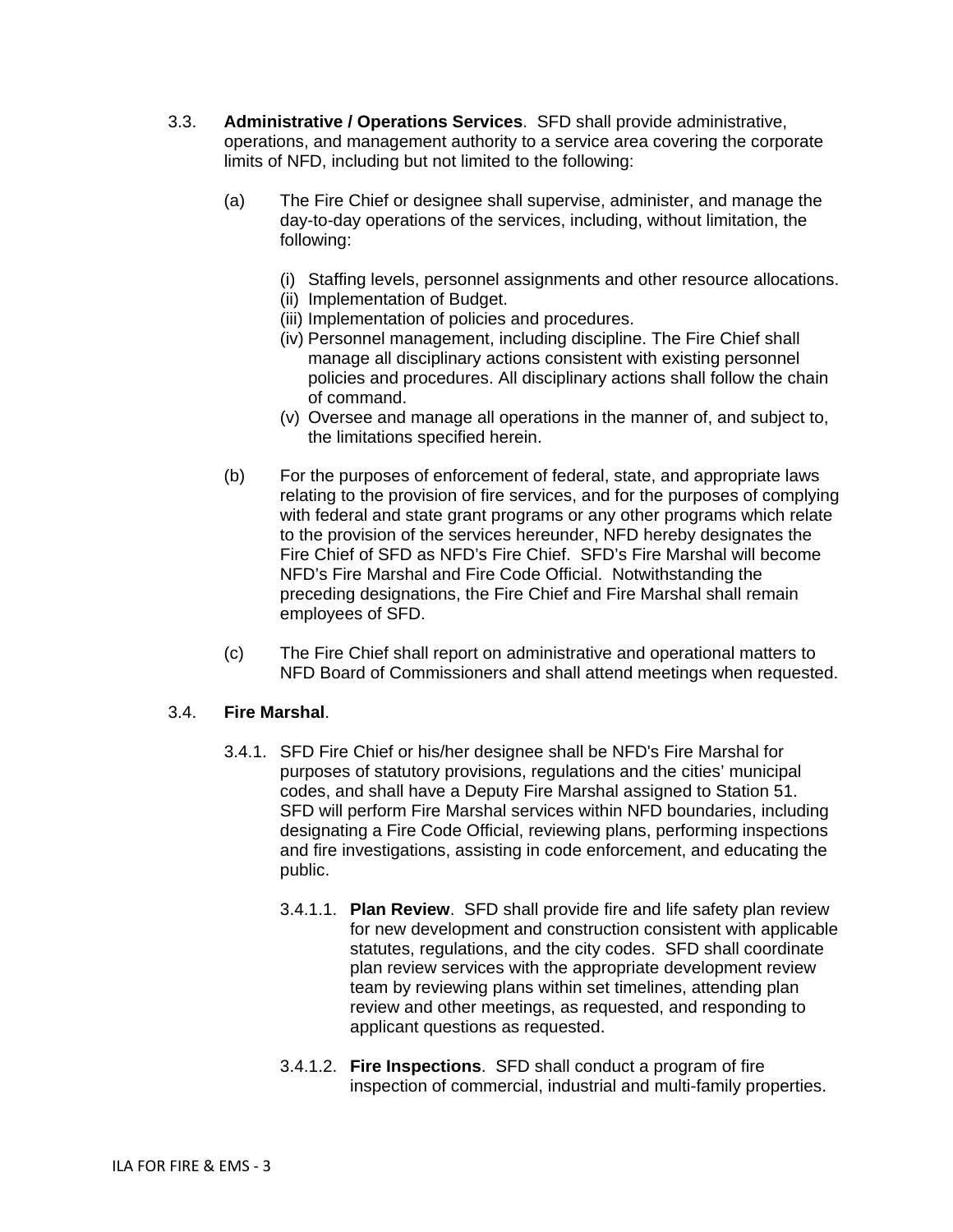- 3.4.1.3. **Fire Investigation**. SFD shall investigate fires to determine origin and cause. Investigations shall be conducted in coordination with the appropriate police department.
- 3.4.1.4. **Public Education**. SFD shall provide a program of public education activities within NFD's jurisdictional boundaries. The program shall include, but is not limited to, annual fire safety education classes at elementary schools, fire safety education classes for special or targeted groups, participation in community events, and fire safety and first aid training.
- 3.4.2. All services provided pursuant to this Agreement shall be performed in a professional and competent manner pursuant to and within the timelines required of applicable Codes, policies and procedures (including applicable customer service standards), and any state or federal laws applicable to the performance of that work. Fire prevention personnel shall obtain and maintain certifications needed to perform the duties of these services.
- 3.4.3. In the event NFD becomes dissatisfied with the performance of the Fire Marshal, NFD shall notify the Fire Chief in writing stating the reason(s) and SFD shall take corrective action as necessary to address NFD's concerns.
- 3.4.4. The Cities of Kenmore and Lake Forest Park shall retain the full and ultimate authority for code adoption, interpretation, and enforcement.
- 3.5. **Training and Education**. SFD shall provide training and education to all Firefighter and emergency medical service personnel in accordance with applicable statutory provisions, regulations and standards of the Washington Administrative Code, including as it relates to the North King County Training Consortium or successor entity.
- 3.6. **Emergency Management**. SFD shall provide oversight and coordination of emergency operations plans.
- 3.7. **Public Information, Education, and Outreach**. SFD shall provide public information, education, and outreach to a service area covering the corporate limits of NFD.
- 3.8. **LEOFF 1 Liability**. SFD shall administer and process payments for LEOFF 1 expenses. NFD shall remain liable for all payments required for its LEOFF 1 employees, which shall be paid out of NFD's reserve funds. NFD shall perform, execute, and deliver any and all further acts that may reasonably be required to effect the intent of this Paragraph for compliance with the Department of Retirement Services.

# 4. **STANDARDS FOR SERVICES / STAFFING**

4.1. **Staffing Level**. SFD shall staff according to the following minimum staffing level: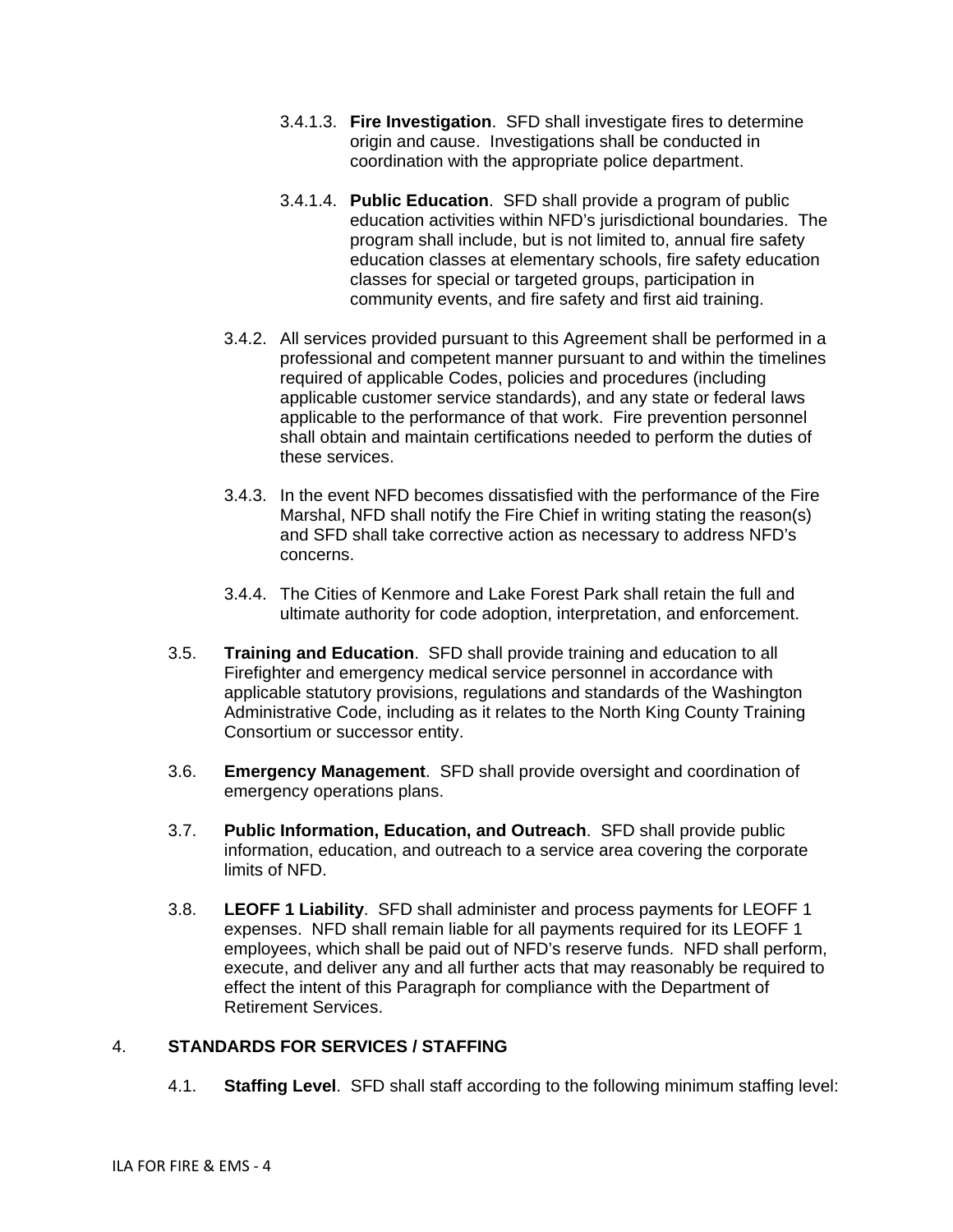- 4.1.1. Station 51 shall be staffed twenty-four (24) hours per day, seven (7) days per week with a minimum of one (1) Company Officer, one (1) Driver/Operator, and three (3) Firefighter/EMTs, and an administrative presence 2at the front desk Monday - Friday for eight (8) hours per day.
- 4.1.2. Station 57 shall be staffed twenty-four (24) hours per day, seven (7) days per week with a minimum of one (1) Company Officer, one (1) Driver/Operator, and one (1) Firefighter/EMT. If approved by NFD, SFD shall utilize peak hour staffing at Station 57 with two (2) additional Firefighter/EMTs.
- 4.1.3. SFD agrees to provide the command oversight of at least one (1) Battalion Chief twenty-four (24) hours per day, seven (7) days per week. The Battalion Chief shall perform at least those duties identified in the job description attached as **Exhibit A**.
- 4.1.4. In the short-term, SFD and NFD will share two (2) Battalion Chiefs, twenty-four (24) hours per day, seven (7) days per week. Starting on January 1, 2023, SFD and NFD will share one Battalion Chief, twenty-four (24) hours per day, seven (7) days per week, and one (1) Battalion Chief on a minimum of twelve (12) hours per day, seven (7) days per week. Starting on July 1, 2023, SFD and NFD will share one (1) Battalion Chief to be on duty, twenty-four (24) hours per day, seven (7) days per week. This goal will be re-evaluated on an ongoing basis by both Board of Commissioners to ensure that the Department is being properly staffed. Any vacancies that occur in the Battalion Chief ranks after this Agreement is signed will not be filled with a permanent promotion until there are fewer than four (4) Battalion Chiefs.
- 4.2. **Apparatus at Stations**. SFD staff shall serve on the following apparatus:
	- 4.2.1. Station 51 shall have at least one (1) engine (pumper) and one (1) aid car.
	- 4.2.2. Station 57 shall have at least one (1) engine (pumper). If approved by NFD, SFD may utilize one (1) aid car at Station 57 during peak hours.
- 4.3. **Level of Service.** SFD shall provide a consistent level of service across the entire service area according to the performance measures stated in NFPA 1710 by the National Fire Protection Association.
- 4.4. **Staffing Exceptions**. Exceptions to the staffing level may occur on a temporary basis not to exceed thirty (30) days, or in unusual circumstances such as where there is a significant emergency event(s) in SFD, NFD, or other areas which are under a mutual aid agreement. Unusual circumstances and significant emergencies mean such matters as major earthquake, natural disasters, and other declared and recognized area-wide emergencies.
- 4.5. **Concurrent Emergencies**. It is understood and agreed by the parties that the dispatch of units during concurrent emergencies is determined by protocols of the dispatch centers and automatic and/or mutual aid agreements. Nothing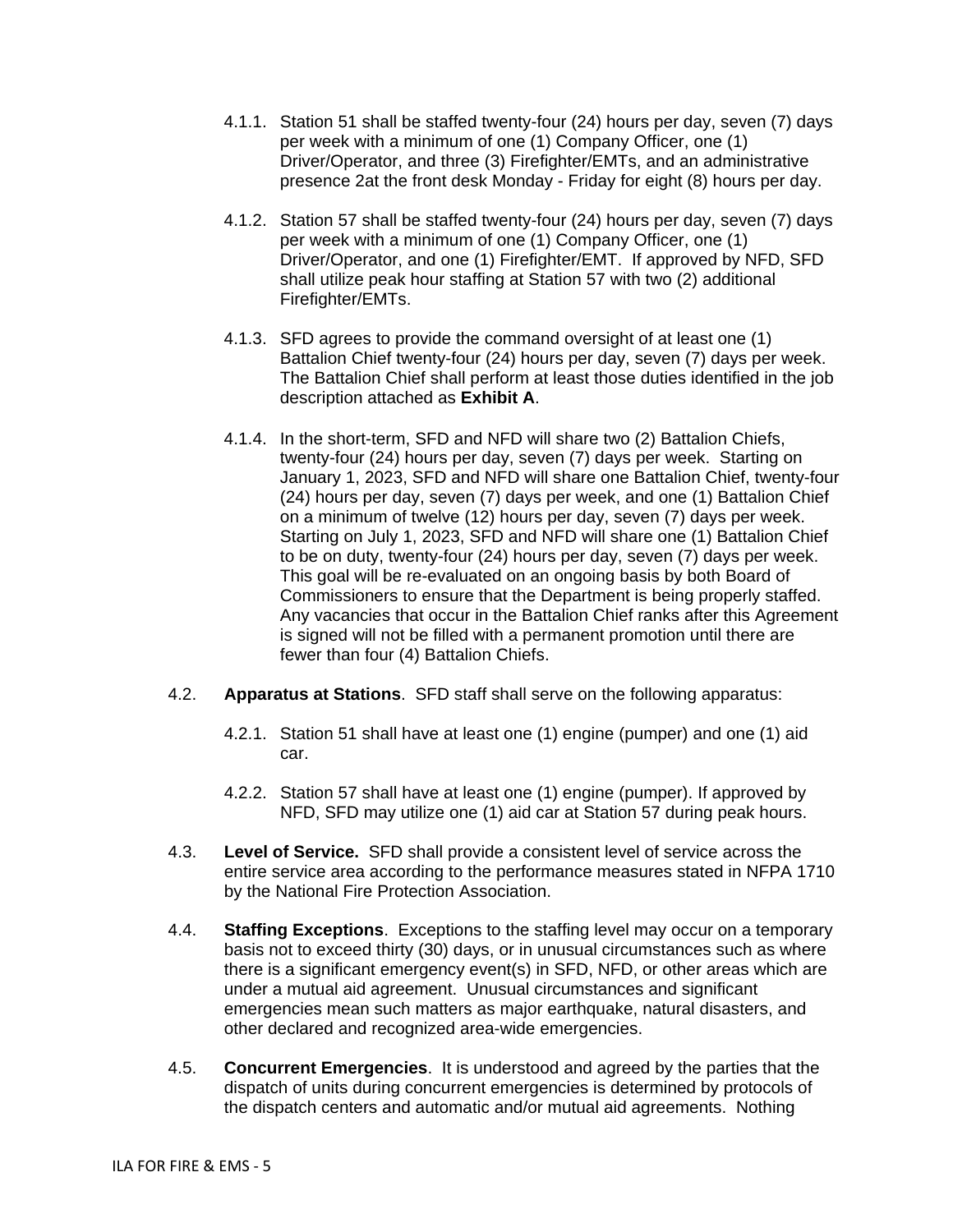herein shall require SFD to respond first within NFD as opposed to other areas protected by SFD. Rather, the parties recognize that responses to concurrent emergencies shall be determined by SFD based upon SFD's operational judgment and without regard to where the concurrent emergencies occur.

4.6. **Changes in Services**. Should NFD desire to increase the level of services SFD provides under this Agreement, the parties shall equitably negotiate an amendment to this Agreement revising the Contract Payment using the same cost analysis which was utilized to determine the Contract Payment.

## 5. **PAYMENT FOR SERVICES**

- 5.1. **One-Time Contract Payment**. NFD shall pay SFD a one-time payment of \$7,166,380 by June 1, 2022 to cover the following:
	- 5.1.1. **Employee Benefits**. The One-Time Contract Payment shall include \$1,246,324 (projected for May 31, actual amount will be updated on May 31) related to accrued employee benefits for employees of NFD transferring to SFD. This amount shall reflect cash out amounts for vacation at 100% and sick leave at 50% value.
	- 5.1.2. **Post-Employment Medical Benefits**. The One-Time Contract Payment shall include \$73,798 related to post-employment medical benefits for employees of NFD transferring to SFD.
	- 5.1.3. **Equipment**. The One-Time Contract Payment shall include \$35,000 related to equipment purchases.
	- 5.1.4. **Total Cost of this Service for 2022**. The One-Time Contract Payment shall include \$5,811,258 for the cost of providing services, including, without limitation, salary, benefits, and general expenses, from the effective date of this agreement until December 31, 2022.
	- 5.1.5. **No Reserve Funds**. NFD shall not contribute to SFD's reserve funds and shall, instead, retain ownership of its entire reserve funds (except as needed to pay the Contract Payments). If circumstances beyond the control of SFD cause SFD to spend significant funds from its reserve account, SFD may request a transfer of reserves from NFD proportional to the reserve funds SFD spends for the benefit of NFD, which must be approved by NFD.
	- 5.1.6. **No Contribution to SCBA/ IT Equipment / Apparatus Replacement Funds**. NFD shall not contribute to the capital apparatus funds or for the purchase of SCBAs or IT equipment. Instead, NFD shall replace its own apparatus and vehicles, and pay SFD to replace its SCBAs and IT equipment, which may be used during the term of this Agreement as provided herein. These purchases will be defined in the capital replacement schedule and will be reviewed annually with the NFD.
- 5.2. **Annual Contract Payment**. For the services provided by SFD pursuant to this Agreement starting January 1, 2023, NFD shall pay SFD the following amounts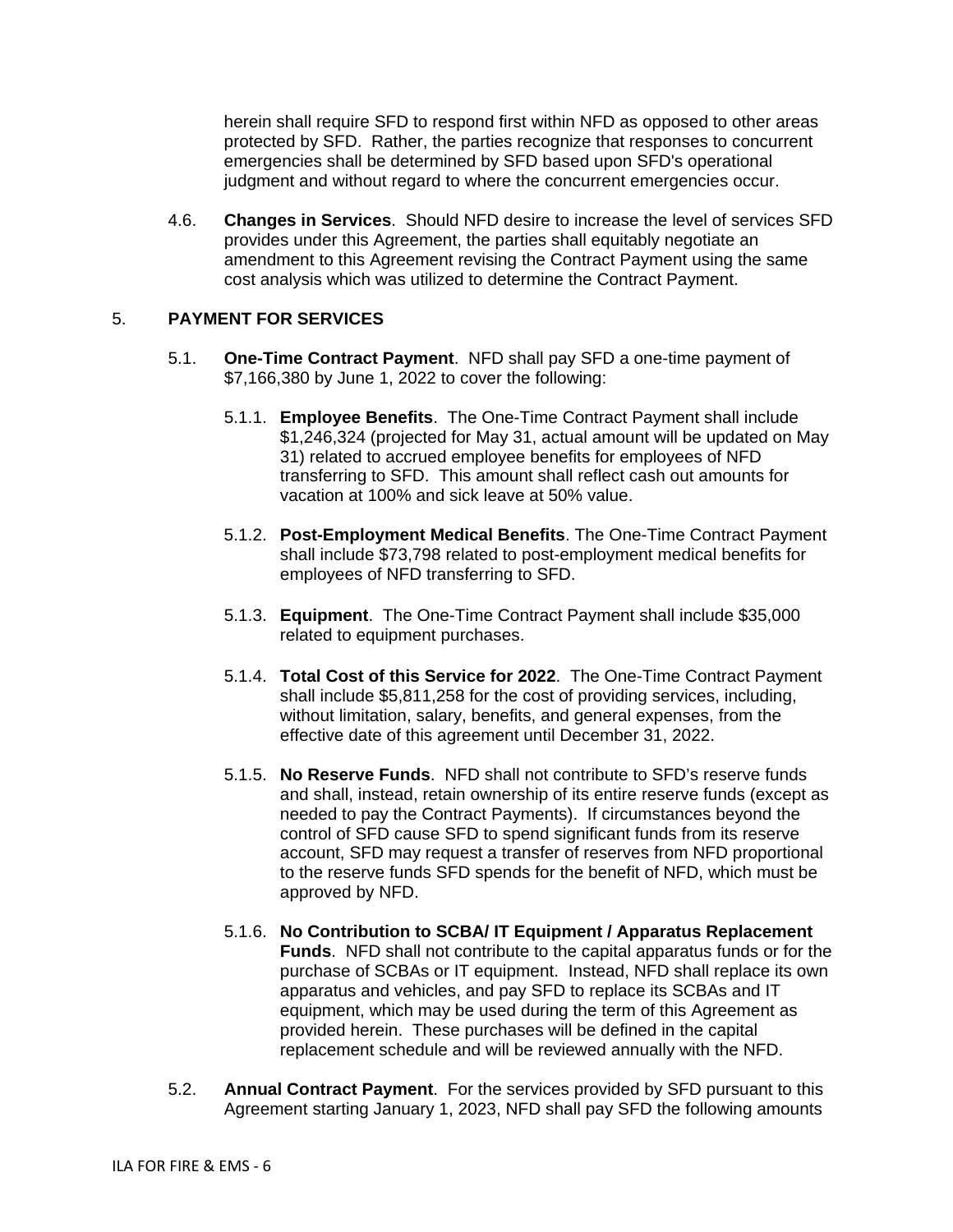annually, billed quarterly (the "Contract Payment"), estimated at \$9,516,329 in 2023, which includes the following:

- 5.2.1. **Annual Fee**. The Annual Contract Payment includes an Annual Fee of \$1,429,264, which shall increase by three and one-half percent (3.5%) annually. This fee shall include, without limitation, general expense line items for Department operations, labor for administering the billing for BLS transports and GEMT programs, and the annual capital equipment replacement purchases as identified in **Exhibit D**. The inflationary rate shall be reviewed in 2025 for appropriateness. If both NFD and SFD agree in writing that it needs to be adjusted, then the fee schedule will be adjusted for 2026 and beyond.
- 5.2.2. **Personnel Costs**. The Annual Contract Payment includes an Annual Fee of \$8,087,065, which includes personnel costs including all employee-related expenses, such as wages, benefits, and overtime costs. It also reflects the expected credit of revenue received from the BLS transport program of approximately \$343,114 and GEMT program of approximately \$687,771. The personnel costs for 2023 are a very preliminary estimate based off forecasted needs and a 5.5% CPI. This amount will be adjusted by October 15<sup>th</sup> as provided below.

For 2023, NFD shall pay a percentage of Personnel Costs based on minimum staffing – not including Medic One – using the following schedule for Admin, Fleet and Facilities personnel. Operational labor costs will be allocated to NFD and SFD based on actual time worked at each location calculated by the payroll system. Remaining salary and benefit costs will be allocated based on the percentage of straight time allocated to each department to the total straight time of the combined entities.

| <b>Costing Model for Integration with NFD 2023</b>                |    |                 |    |  |                                                   |  |  |  |  |  |  |  |  |
|-------------------------------------------------------------------|----|-----------------|----|--|---------------------------------------------------|--|--|--|--|--|--|--|--|
| NFD%<br>Total<br><b>SFD</b><br><b>NFD</b><br><b>Notes</b><br>Item |    |                 |    |  |                                                   |  |  |  |  |  |  |  |  |
| Admin Personnel                                                   |    | 19              |    |  | 29.6% No MIH or DivC of EMS. NFD stand alone #s   |  |  |  |  |  |  |  |  |
| Ops Personnel                                                     | 26 | 16              | 10 |  | 38.5% Est. % of straight time costs by Department |  |  |  |  |  |  |  |  |
| <b>Fleet Personnel</b>                                            |    | 13 <sup>1</sup> |    |  | 38.1% Apparatus (staffed and reserve)             |  |  |  |  |  |  |  |  |
| <b>Facilities Personnel</b>                                       |    |                 |    |  | 33.3% Stations                                    |  |  |  |  |  |  |  |  |

If there are changes to staffing levels, number of apparatus, stations, etc. then the following will apply:

- Admin Personnel: Percentages will stay the same unless another organization is added. If that occurs then a similar approach will be used where the number of personnel, prior to becoming part of SFD, will be added into the above matrix. This will decrease the percentages of both SFD and NFD.
- Ops Personnel: If staffing levels are changed, or if an additional Department is added, then the same model will be applied. The individual Departments will be responsible for their percentage of the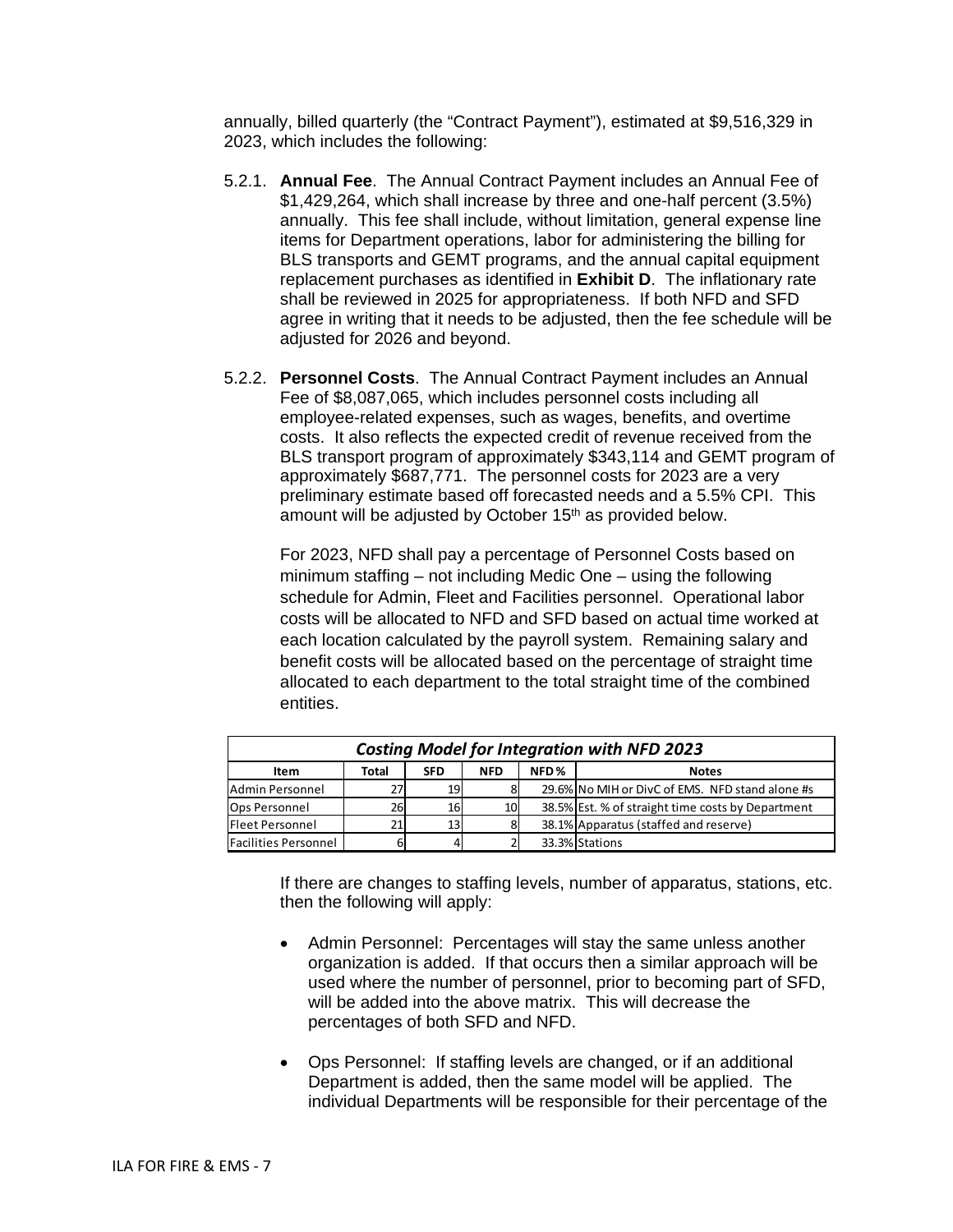entire straight time costs apportioned to staffing apparatus at Station 51 and Station 57.

- Fleet Personnel: If there are changes to the number of staffed or reserve apparatus for NFD, SFD, and/or another agency, then the percentage will be equitably adjusted.
- Facilities Personnel: If a staffed facility is added then the percentage will be equitably adjusted.

These personnel costs shall be provided to the NFD as part of the annual budgeting process in the same manner as calculated above, which shall be reconciled annually as provided below.

- 5.2.2.1. **Reconciliation**. NFD shall pay to SFD the Actual Personnel Costs incurred to render services described in this Agreement for members of Local 1760; provided, however, Actual Personnel Costs shall not increase more than the annual COLA increase to wages provided for in the Collective Bargaining Agreement with Local 1760 plus two percent (2%) year over year. Actual Personnel Costs shall include the fully burdened rate based on actual wages (including overtime) and benefits paid and accrued during the year. The initial calculation of Personnel Costs for a particular year shall be established by October 15th based on budgeted personnel cost for the subsequent calendar year, and such budgeted amount shall then be reconciled to the Actual Personnel Costs by no later than February 15th of the year following the contract year. Example: By October 15th, 2022, SFD will establish a budgeted Personnel Cost for calendar year 2023. NFD will pay this amount for services rendered in 2023. SFD will then reconcile the budgeted amount to the Actual Personnel Cost and provide NFD with a reconciliation for 2023 no later than February 15th, 2024 NFD shall pay any difference between the initial Personnel Costs and Actual Personnel Costs by no later than April 1<sup>st</sup>, immediately following receipt of the reconciliation from SFD; provided, if initial Personnel Costs paid by NFD exceed Actual Personnel Costs for a given year, such difference shall be credited against Personnel Costs due for the following year, unless this Agreement will expire at the end of the year for which such costs were paid by NFD, in which case such difference shall be refunded to NFD.
- 5.2.3. **Pro-Rated Amounts**. Annual payments shall be prorated for partial years.
- 5.3. **Payment Procedures**. Except as otherwise provided herein, for all payments provided hereunder, SFD shall provide NFD with quarterly invoices outlining the nature of the services provided. NFD shall pay all invoiced amounts within 30 days of receipt.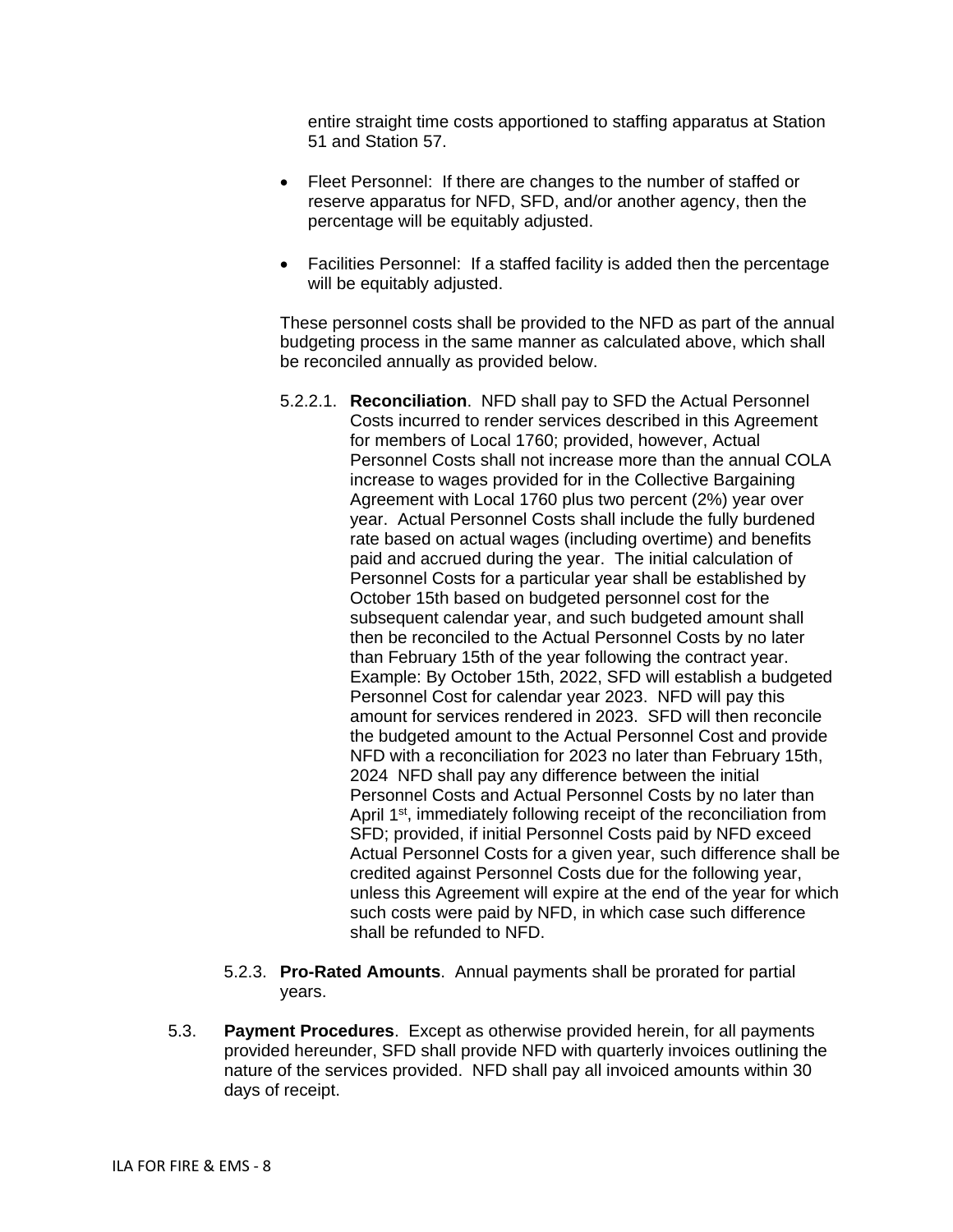- 5.4. **Failure to Submit Invoice**. The failure of SFD to submit an invoice for services to NFD within the timeframes provided in this Agreement shall not result in a waiver of the requirement of NFD to pay for those services; provided, the failure of SFD to invoice NFD for a period in excess of six (6) months from the date the services were rendered shall result in a complete waiver and release from any obligation to pay for that service, unless otherwise agreed to by the parties.
- 5.5. **Significant Change in Cost of Providing Services**. In the event that there is a material and significant increase or decrease in the costs of providing services under this Agreement because SFD was required to comply with a legislative or regulatory decision by an entity other than NFD, then at the request of either party, NFD and SFD shall negotiate an amendment to this Agreement and adjust Contract Payment to fully compensate SFD for actual costs incurred by SFD. An example of a significant increase in cost would be if the state required that fire engines be staffed with four firefighters per engine instead of three. If NFD and SFD are unable to successfully renegotiate the Contract Payment in this context through good faith negotiations, then the Dispute Resolution provision of this Agreement shall apply. Failure of either party to participate in, or comply with, the Dispute Resolution Procedures herein shall be deemed a Material Breach.
- 5.6. **BLS Transport Fees / GEMT Funds**. SFD will charge fees for the BLS transports at the discretion of NFD. If SFD is directed to charge fees for BLS transports, NFD shall be credited the money recovered from those transport fees for transports within NFD's jurisdictional boundaries. NFD will participate and receive Ground Emergency Medical Transportation (GEMT) funds related to transports within NFD's jurisdictional boundaries. NFD will be charged to administer the BLS transport for fees and GEMT. If there is a negative impact to SFD GEMT collection due to adding the NFD jurisdiction for fee collection, or if additional consulting/administration fees need to be levied, then a portion of NFD GEMT collection shall be transferred to SFD commensurate with these needs.

# 6. **EMPLOYEES**

- 6.1. **Transfer of Employment**. All NFD employees who are members of IAFF Local 2459 or Local 1760 (if merged) shall become employees of SFD at or above their current position and rank, and receive the wages and benefits as provided in the Collective Bargaining Agreement with IAFF Local 1760, including transferring of all accrued leave allowed under that CBA, except as may otherwise be agreed to through the collective bargaining process.
- 6.2. **SFD Employees**. SFD shall, at all times, be solely responsible and liable for the conduct of its employees in performing the services called for in this Agreement. SFD shall be solely responsible for all compensation, benefits, and insurance for its employees.

# 7. **NFD STATIONS**

7.1. **Ownership and Use**. NFD shall retain ownership of Station 51 and Station 57 during the term of this Agreement and shall make the fire stations available for use by SFD. NFD shall provide use of Stations in "as-is" condition.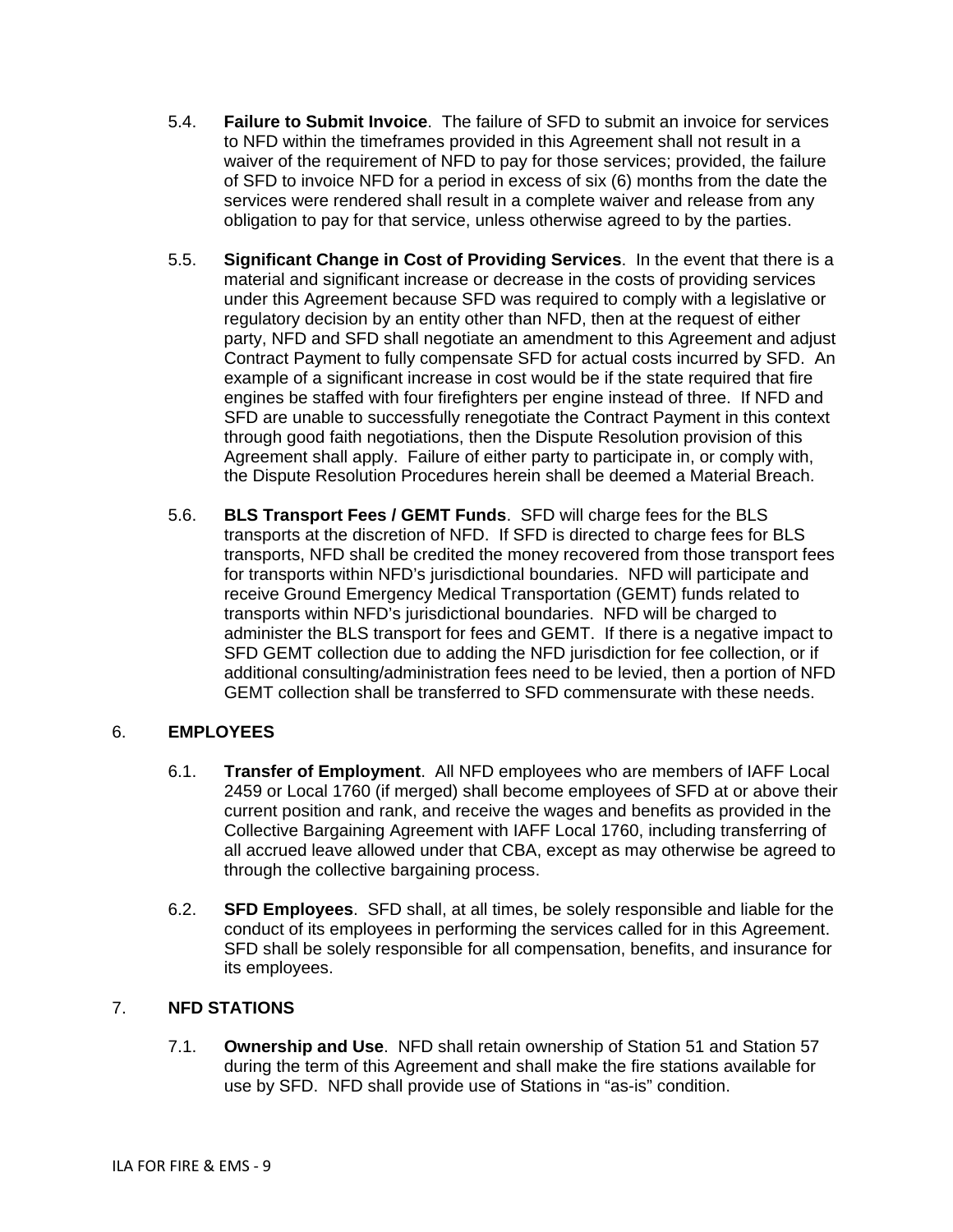- 7.2. **No Use Charge**. No use charge shall be assessed to SFD. The parties agree that the rights and contractual obligations contained within the Agreement constitute adequate consideration for SFD use and possession of the premises.
- 7.3. **Utilities and Services**. NFD shall ensure the availability of all utilities necessary for the use of the premises to include: water, sewer, garbage, heating, air conditioning, electrical power, and telephone and information technology/system data lines.
- 7.4. **Cost for Utilities**. SFD shall be responsible for the cost of all utilities used on the premises.
- 7.5. **Conditions and Repairs**. SFD acknowledges that the premises have been continuously used to provide fire and emergency services and that its current condition is acceptable for SFD to continue providing fire and emergency services.
- 7.6. **Improvements**. No major capital improvements to the Stations are anticipated during SFD's use. In the event the Stations require necessary capital improvements, the parties will meet and confer in good faith in an effort to mutually agree upon a budget and timetable for completion of the improvements. NFD currently follows recommendation of Reserve Consults LLC to pay for capital improvements.
- 7.7. **Maintenance and Repair of Stations**. Routine maintenance includes all regular maintenance that does not meet the threshold of Major Repairs and Maintenance. SFD shall be solely responsible for the routine maintenance associated with the Fire Stations.
	- 7.7.1. NFD shall remain responsible for all Major Repairs and Maintenance, which shall be defined as repairs or maintenance items with a per occurrence cost in excess of \$10,000.00 excluding WSST (for example, if a water pipe breaks and damages the flooring, the \$10,000.00 cost limit applies to all repair and maintenance costs associated with repairing the pipe, the floor and any associated damage). SFD shall promptly notify NFD in the event of any needed Major Repairs or Maintenance. When requested by NFD, SFD shall secure up to three estimates for any major repair or maintenance.
- 7.8. **Damage to Premises**. SFD shall be responsible to NFD for any loss or damage to the building or premises except to the extent caused by the negligence of NFD.

# 8. **APPARATUS AND VEHICLES**

8.1. **Ownership and Use**.NFD shall retain ownership of its apparatus and vehicles during the term of this Agreement, including those identified on **Exhibit B**. NFD grants to SFD use and possession of its apparatus and vehicles for the purposes of this Agreement; provided, however, except for reserve apparatus, that NFD's apparatus shall ordinarily be stationed at Station 51 or Station 57.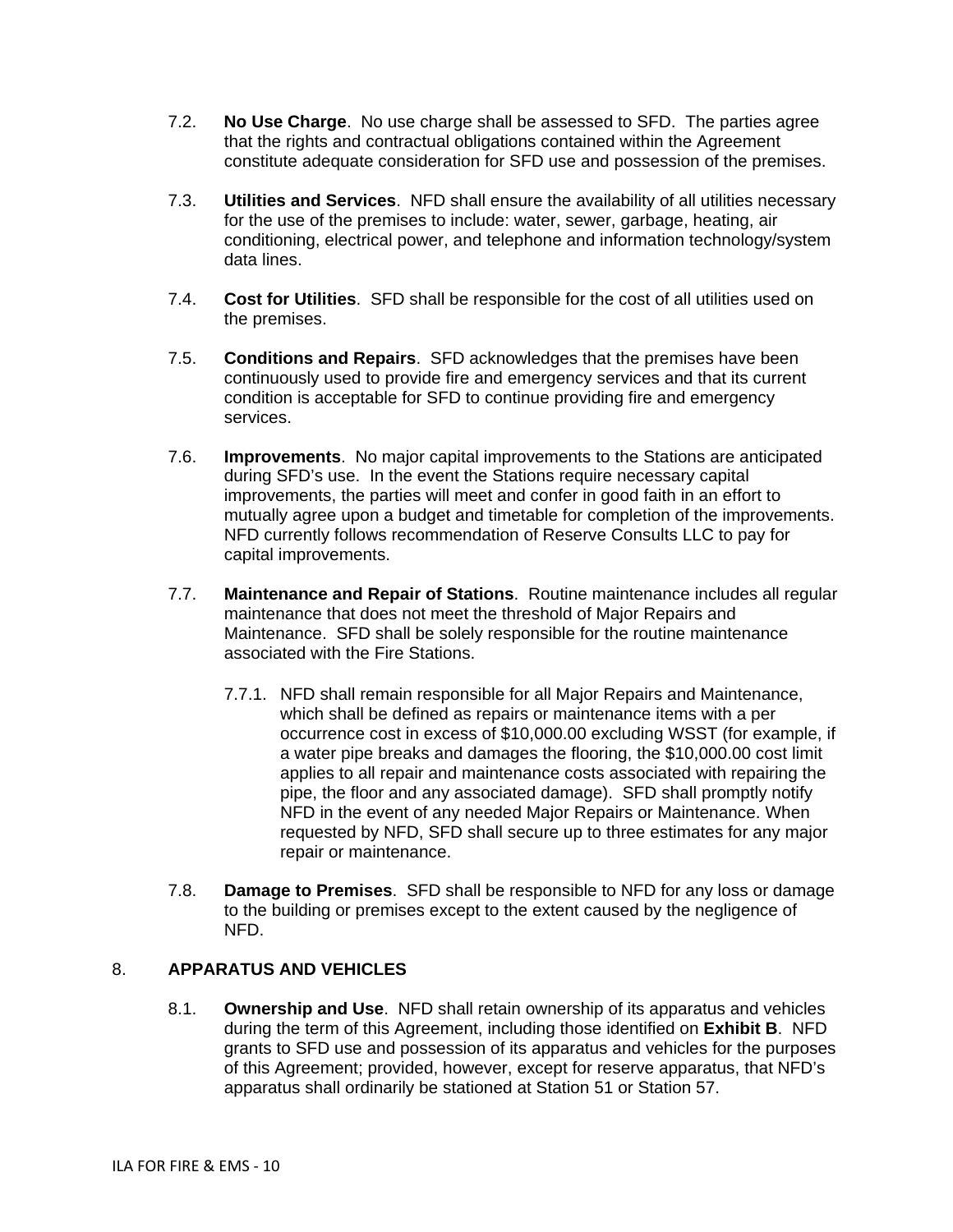- 8.1.1. **Reserve Service**. NFD apparatus may be used by SFD in its reserve fleet after the front-line service period of the subject apparatus is complete, in accordance with the aforementioned replacement schedule. NFD will retain ownership of its front line apparatus when transferred to reserve status.
- 8.1.2. **Surplus Apparatus**. When the useful service life of NFD apparatus has ended, and NFD has declared such apparatus surplus, SFD will assist in the sale or disposal of the apparatus in a legal, commercially reasonable manner. The proceeds, if any, from the sale of NFD-owned apparatus will be transferred to NFD.
- 8.2. **Modification**. Modifications to NFD's apparatus and vehicles is anticipated during SFD's use. All alterations, additions, and improvements would need to be approved by NFD.
- 8.3. **Maintenance**. SFD shall reasonably maintain NFD's apparatus and vehicles at the sole cost and expense of SFD.
- 8.4. **Damage to Apparatus**. SFD shall be responsible to NFD for any property loss or damage done to NFD's apparatus, vehicles, and equipment except damage caused by NFD's negligence.

| <b>Description</b>            | <b>In Service</b> | <b>Life Cycle</b> |
|-------------------------------|-------------------|-------------------|
|                               |                   | (in Years)        |
| Class A Pumper                | 2020              | 10                |
| Class A Pumper                | 2020              | 10                |
| <b>Reserve Class A Pumper</b> | 2010              | 10                |
| <b>Reserve Class A Pumper</b> | 2010              | 10                |
| <b>Rescue Vehicle</b>         | 2006              | 20                |
| Aid Car                       | 2016              | 8                 |
| Reserve Aid Car               | 2008              | 8                 |
| Additional Aid Car (A151)     | 2023              | 8                 |
| Additional Aid Car (A157)     | 2023              | 8                 |
| <b>Staff Vehicle</b>          | 2019              | 10                |
| Staff Vehicle (FC)            | 2016              | 13                |
| <b>Training Vehicle</b>       | 2022              | 12                |
| <b>Utility Vehicle</b>        | 2010              | 12                |
| <b>Command Vehicle</b>        | 2009              | 10                |
| Rescue Jet Ski                | 2022              | 5                 |
| Rescue Jet Ski                | 2022              | 5                 |

8.5. **Replacement**. NFD shall, at no additional cost to SFD, replace its apparatus and vehicles as follows:

## 9. **EQUIPMENT**

9.1. **Ownership and Use**. NFD shall transfer all Fire and EMS equipment to SFD with a Bill of Sale attached hereto as **Exhibit C**.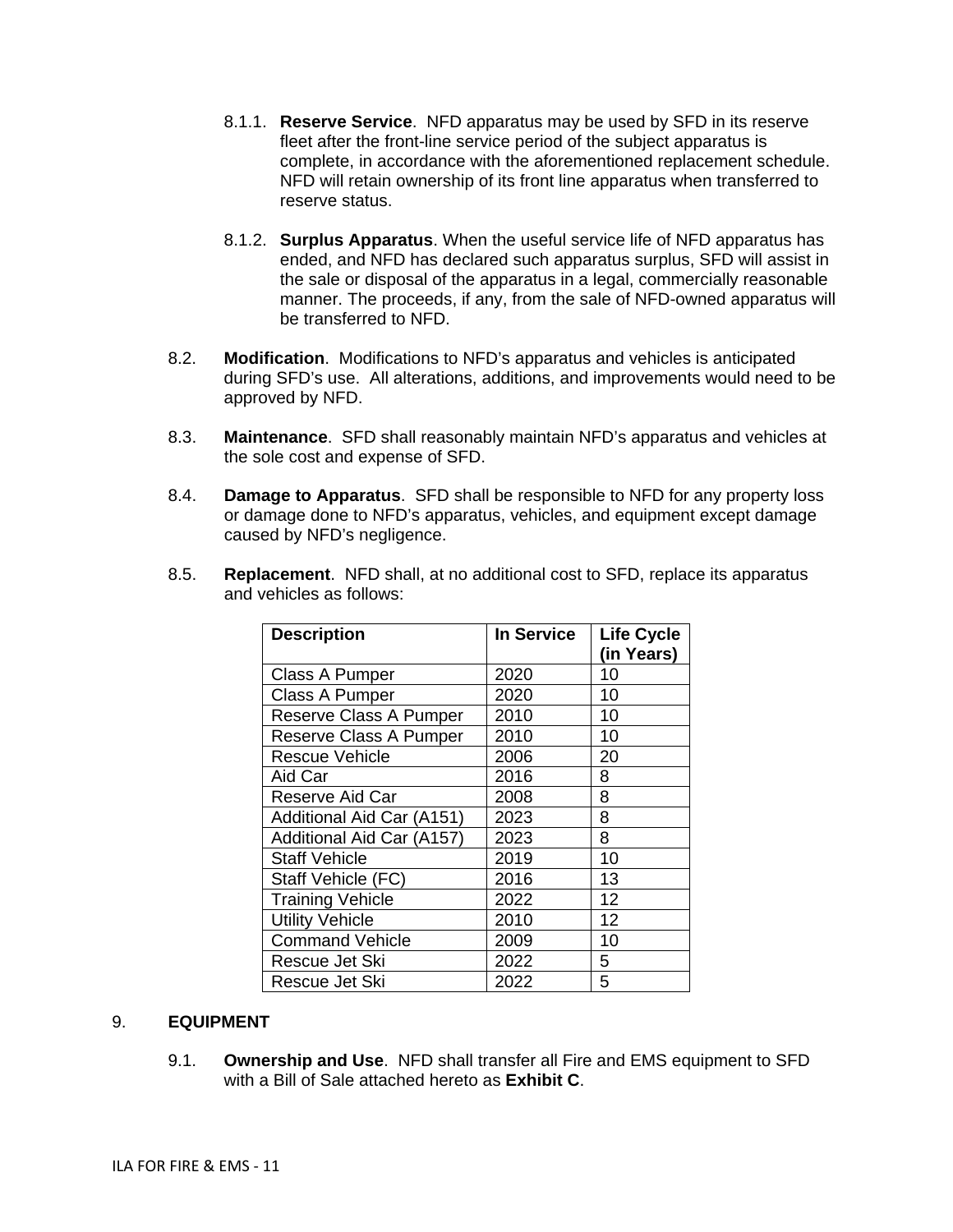- 9.2. **Maintenance**. SFD shall reasonably maintain the equipment at its sole cost and expense.
- 9.3. **Replacement**. SFD shall, at no additional cost to NFD, replace equipment used at the Fire Stations as described in Capital Replacement Plan attached as **Exhibit D**; except, however, NFD shall reimburse for SCBA purchases, including masks, cylinders, regulators, Bluetooth, and compressor.

### 10. **RECORDS**

### 10.1. **Definitions**.

- 10.1.1. "**SFD Records**" shall include: (i) all records prepared, owned, used, or retained by SFD related to the performance of its statutory and contractual duties; and (ii) all reports, documents, surveys, books, records, files, papers, and electronic or written materials that are owned by or in the possession of NFD and related to Fire/EMS services transferred and/or made available to SFD.
- 10.1.2. "**NFD Records**" shall include all records prepared, owned, used or retained by NFD related to the performance of its statutory and contractual duties.
- 10.2. **Record Ownership**. The parties recognize that physical custody of SFD Records or NFD Records is not determinative of whether the records are SFD Records or NFD Records and the parties shall work cooperatively in responding to requests for records pursuant to subpoenas or pursuant to the Washington State Public Records Act.
- 10.3. **Records Custodian**. Except as provided below, SFD will be the primary record custodian of all SFD Records and all NFD Records.
- 10.4. **Requests for Records**. The parties recognize that some NFD Records will be in the custody of SFD. The parties agree to the following process to provide a method of responding to records requests received through subpoenas and the Public Records Act, or records otherwise requested by NFD or SFD. In the event the NFD receives a public records request, subpoena, or other request for NFD Records, the following process shall be followed:
	- 10.4.1. SFD will administer its ordinary public records process. If NFD receives records requests outside that process, NFD will advise SFD in writing that the request has been received.
	- 10.4.2. SFD will have five business days to respond to the Receiving Party with the records or a reasonable estimate of the time necessary to provide the Receiving Party with the records.
	- 10.4.3. SFD will provide copies, at its sole cost and expense, in the form requested by NFD to either NFD or the requestor, as directed by NFD. In the event NFD receives payment for the copies, NFD shall forward such payment to SFD.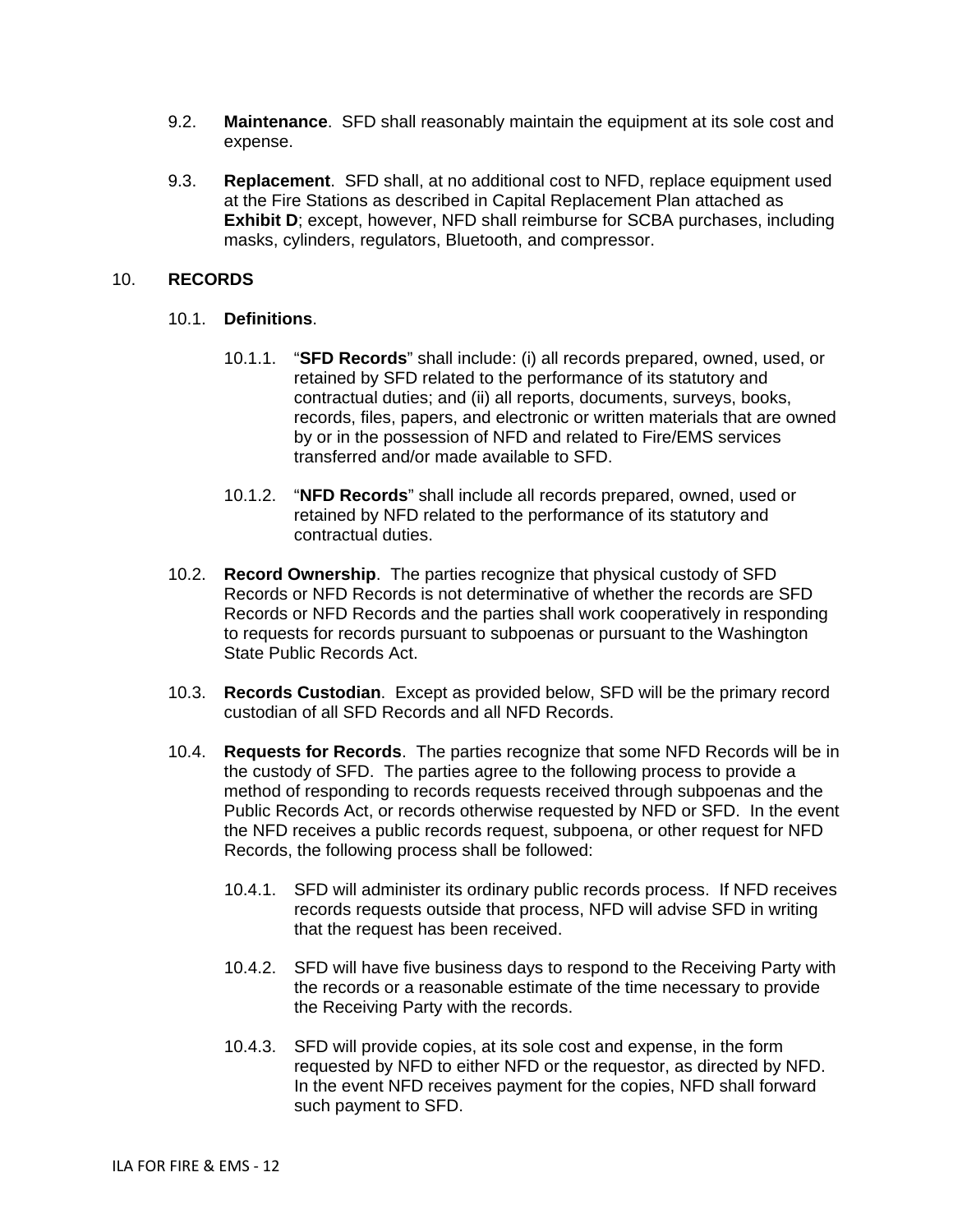- 10.4.4. SFD shall be responsible to NFD for communicating with the record requester on behalf of NFD in compliance with all legal obligations. The Parties shall jointly work to determine which records are to be disclosed to the requesting party and, if the request was submitted under the Public Records Act, which records are exempt from disclosure.
- 10.4.5. It shall be the responsibility of NFD, and at the expense of NFD, to defend any claim or lawsuit for a violation of the Public Records Act or laws relating to a subpoena, and pay any damages, fees, costs or settlements relating to such claim or lawsuit; provided, that in the event the claim or lawsuit relates in any manner to SFD's acts or omissions under this Agreement, then SFD shall defend such claim or lawsuit and pay any damages, fees, costs or settlements relating to such claim or lawsuit. The parties agree to cooperate fully in the defense of any such claim or lawsuit. If both the Parties fail to produce all records, they will cooperate in defense and each party will pay all its legal costs and attorneys' fees.

# 11. **OVERSIGHT AND REPORTING**

- 11.1. **Joint Meetings**. The Board of Fire Commissioners shall hold at least two (2) joint meetings per year to discuss administration of this Agreement.
- 11.2. **Agreement Administrators**. SFD Fire Chief and NFDs' Board of Fire Commissioners and/or their designees, shall act as administrators of this Agreement for purposes of RCW 39.34.030. During the term of this Agreement, SFD Fire Chief shall provide NFD's Board Chair with monthly written reports concerning the provision of services under this Agreement.
- 11.3. **Representation on Intergovernmental Boards**. SFD shall represent NFD on intergovernmental boards or on matters involving the provision of services under this Agreement as reasonably requested by NFDs' Board of Fire Commissioners, except the King County Fire Commissioners' Association. NFD reserves the right to represent itself in any matter in which the interests of NFD and SFD are not aligned or whenever any matter relates to the appropriation of or expenditure of NFD funds beyond the terms of this Agreement.

### 12. **EXISTING AGREEMENTS**

- 12.1. **Existing Agreements**.The parties currently have individual responsibilities and contractual obligations under their respective agreements with other agencies. SFD shall assume NFD's contractual responsibility and obligations for the provision of such agreement, including, without limitation, the following:
	- **King County BLS Contract (5002 EMS)**. NFD shall assign Contract 5002 EMS to SFD whereby King County may pay SFD to provide BLS services, including funding BLS Core Services, BLS Training & QI Program, a Mobile Integrated Healthcare, in NFD's jurisdiction. Termination of or changes to Contract 5002 EMS may result in changes in BLS Core Services, BLS Training & QI Program, a Mobile Integrated Healthcare.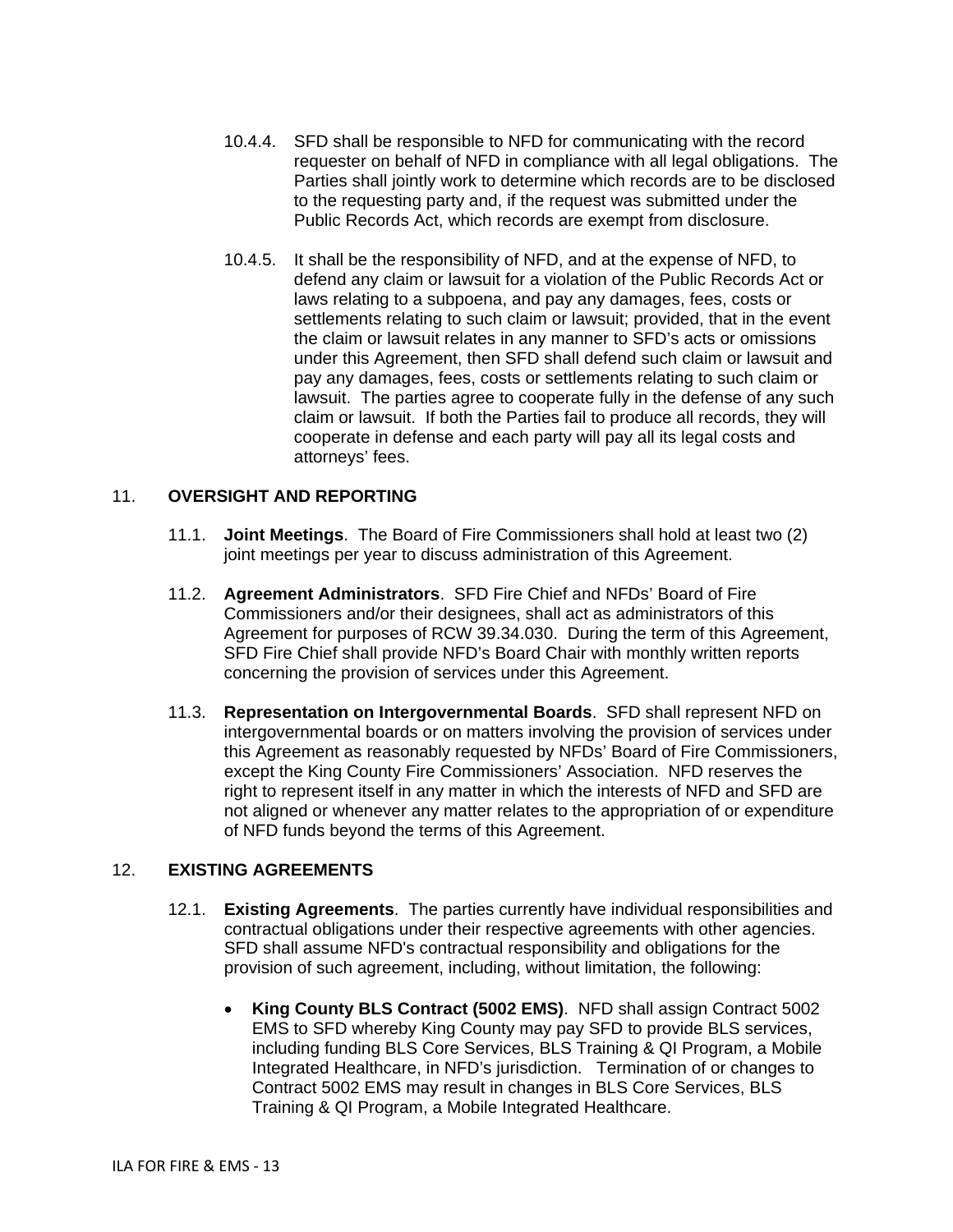- **Northshore Emergency Management Coalition (NEMCO)**. NFD shall remain a member of NEMCO.
- **North King County Training Consortium**. NFD shall remain a party to the Interlocal Agreement for the North King County Training Consortium. NFD shall designate the Fire Chief as its representative to the governing board for the Consortium. The Fire Chief shall inform NFD's Board of Fire Commissioners of matters involving the Consortium, including any impacts to Station 51, current headquarters for the Consortium. NFD's Board of Fire Commissioners shall retain the authority to decide on the use of NFD facilities and will direct the Fire Chief to represent NFD on said use as part of the governing board of the Commission. To the extent NFD receives a credit for providing equipment, suppliers, and/or facilities to the Consortium, that credit shall be used to reduce the amount SFD is required to pay to the Consortium on behalf of NFD.
- **Regional Emergency Management**. NFD shall remain a party to the Interlocal Agreement for Regional Emergency Management. NFD shall designate the Fire Chief as its representative of its municipal functions and duties under the agreement.

SFD shall pay all amounts owed by NFD under such agreements. At such time as these agreements are renegotiated and re-executed, SFD will represent NFD's interests and shall be signatory to the agreements on behalf of NFD.

12.2. **Mutual and Automatic Aid**. The parties currently have individual responsibilities and contractual obligations under their respective agreements with other fire agencies. SFD shall assume NFD's responsibilities and contractual obligations for the provision of mutual and automatic aid. At such times as these agreements are renegotiated or re-executed, SFD shall represent NFD's interest and shall be signatory to the agreement on behalf of NFD.

### 13. **TERMINATION AND RETURN OF ASSETS**

- 13.1. **Termination Costs**. Except as otherwise provided herein, the costs associated with terminating this Agreement shall be borne equally between the parties, or in the event of a Material Breach, by the breaching party, provided that in the following circumstances, the cost of termination shall be apportioned as provided below. In the event that this Agreement is terminated due to a change in law or by mutual agreement, each party shall bear its own costs associated with the termination.
- 13.2. **Duty to Mitigate Costs**. NFD and SFD have an affirmative duty to mitigate their respective costs of termination, irrespective of the party who elects to terminate this Agreement and irrespective of the party who must bear the costs of termination.
- 13.3. **Disposition of Assets to NFD**. If this Agreement is terminated for any reason other than the merger of NFD into SFD, NFD and SFD agree to the following disposition of assets and equipment upon termination: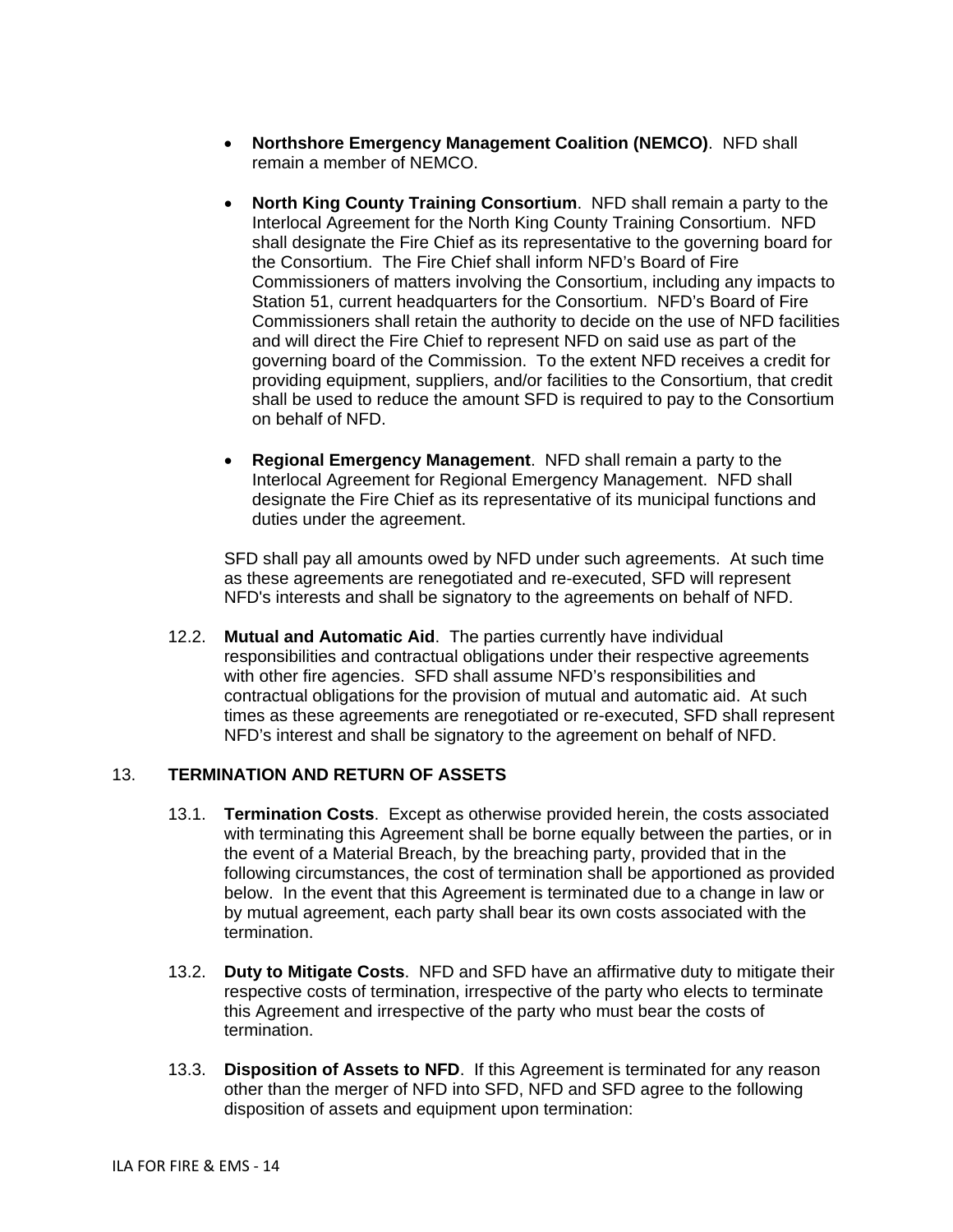- 13.3.1. **NFD Owned Assets**. Any assets owned by NFD on the Termination Date shall be returned to the possession of NFD, including the NFD Fire Stations, its apparatus, and vehicles.
- 13.3.2. **Equipment**. Upon the Termination Date, SFD shall transfer to NFD any SFD-owned equipment that is located at NFD Fire Stations. SFD shall also refund to NFD those amounts NFD paid into the capital equipment replacement fund that were not spent prior to the Termination Date.
- 13.4. **Reconciliation of Amount Due After Termination**. Within thirty (30) calendar days of the effective date of this Agreement's termination, SFD shall submit to NFD a final invoice consistent with the methods of invoicing required herein. Final payment and settlement of accounts shall occur within ninety (90) calendar days of the effective date of termination of the Agreement.

## 14. **INDEPENDENT MUNICIPAL GOVERNMENTS**

- 14.1. **Independent Governments**. NFD and SFD recognize and agree that they are independent governments. Except for the specific terms herein, nothing herein shall be construed to limit the discretion of the governing bodies of each party. Specifically, and without limiting the foregoing, SFD shall have the sole discretion and the obligation to determine the exact method by which the services are provided within SFD and within NFD unless otherwise stipulated within this Agreement.
- 14.2. **Resource Assignments**. SFD shall assign available resources based upon the operational judgment of SFD as exercised within the limitations and obligations of this Agreement, and not on existing internal political boundaries.
- 14.3. **Finances**. Each party shall remain responsible for the financial operation of its own Fire District, the preparation of its budget, and the levying of its tax levy and other revenue sources. The Chief shall be responsible for preparing the draft of the NFD budget and fire benefit charge in consultation with the NFD board. Each party agrees to provide the other party with a copy of its budget when completed.
- 14.4. **Debts and Obligations**. Neither NFD nor SFD, except as expressly set forth herein or as required by law, shall be liable for any debts or obligations of the other.

### 15. **INDEMNIFICATION**

15.1. To the extent permitted by law, each party agrees to defend, indemnify, and hold harmless the other party and each of its employees, officials, agents, and volunteers from any and all losses, claims, liabilities, lawsuits, or legal judgments arising out of any negligent or willfully tortious actions or inactions by the performing party or any of its employees, officials, agents, or volunteers, while acting within the scope of the duties required by this Agreement. Each party shall be responsible for its own legal costs and attorneys' fees. This provision shall survive the expiration of this Agreement. This provision shall also survive and remain in effect in the event that a court or other entity with jurisdiction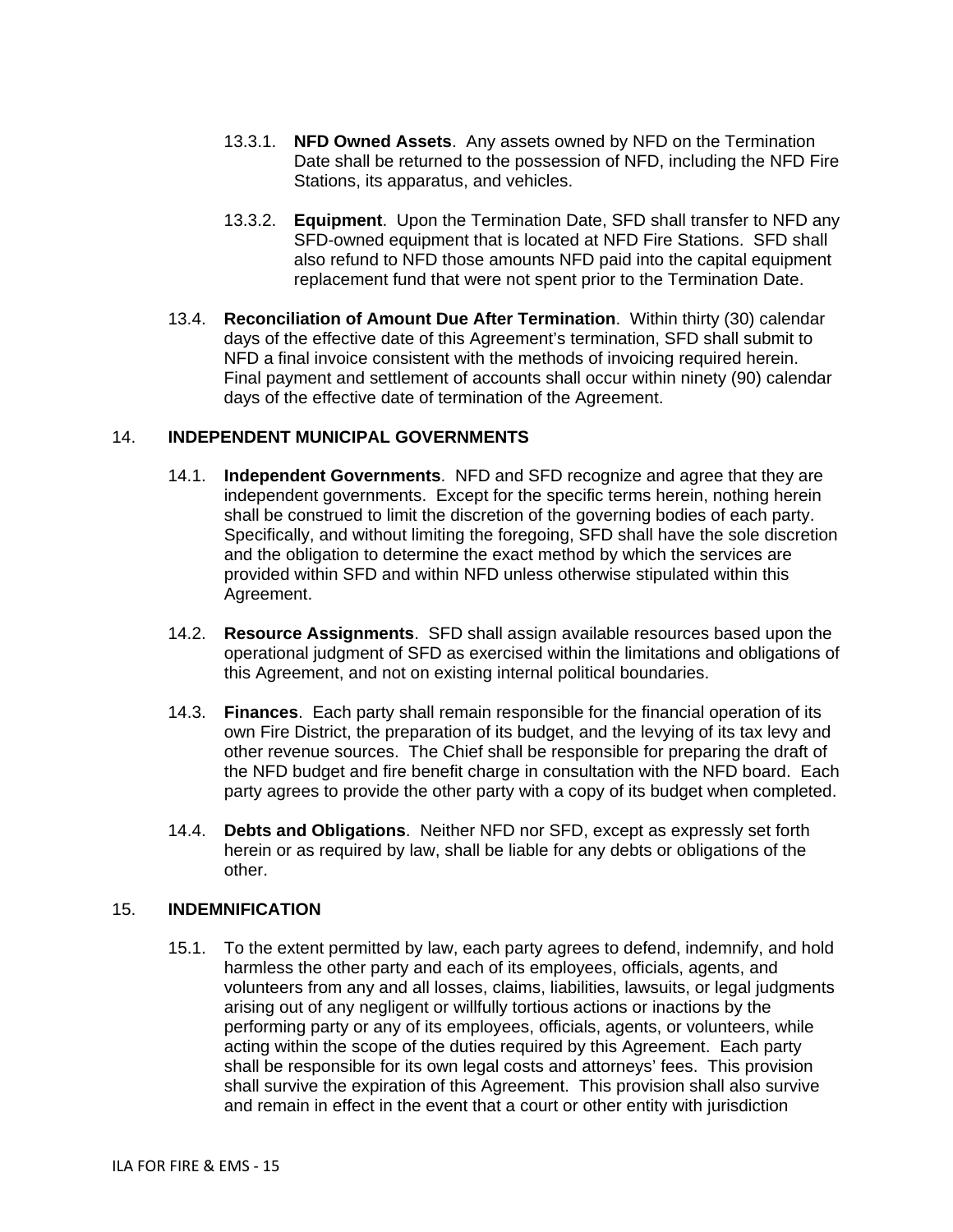determines that this Agreement is not enforceable. It is further specifically and expressly understood that the indemnification provided herein constitutes each party's waiver of immunity under industrial insurance, Title 51 RCW, solely to carry out the purposes of this indemnification clause. The parties further acknowledge that they have mutually negotiated this waiver.

## 16. **INSURANCE**

- 16.1. SFD shall provide insurance coverage for the NFD real and personal property, as well as for all equipment and personnel of SFD. The insurance coverage shall include all risk property insurance, insuring the real property contents at replacement cost and general liability insurance, including errors and omissions coverage. SFD shall furnish to NFD appropriate documentation showing that such coverage is in effect. Policy deductibles shall be the responsibility of SFD.
- 16.2. SFD shall carry and maintain, for the duration of this Agreement, property and liability insurance coverage for all operations, facilities, equipment, and personnel, including liability, at not less than the amount and coverages existing on the date of this Agreement in a form consistent with existing policy; provided, however, coverage shall not be less than two million dollars (\$2,000,000.00) per occurrence and five million dollars (\$5,000,000.00) in the aggregate, with a deductible of not more than five thousand dollars (\$5,000.00) for each policy.
- 16.3. The insurance policies of each party shall name the other party and its officials, officers, employees, and volunteers, who are acting within the scope of this Agreement as additional named insureds for any and all actions taken by each party, its officials, officers, employees, and volunteers in the scope of their duties pursuant to this Agreement. The insurance policy or policies shall include a thirty (30) calendar days' prior notice of cancellation clause to be given to the other party, in writing, in the event of termination or material modification of the insurance coverage. The insurance shall be written on an "occurrence" basis, rather than a "claims-made" basis. In the alternative, each party may satisfy the requirements of this section by becoming or remaining a participant in an authorized self-insurance pool in the State of Washington if that party can demonstrate protection equal to or greater than that specified herein.

# 17. **MISCELLANEOUS**

- 17.1. **Other Cooperative Agreements**. Nothing in this Agreement shall preclude NFD and SFD from entering into contracts for service in support of this Agreement.
- 17.2. **Public Duty Doctrine**. This Agreement shall not be construed to provide any benefits to any third parties. Specifically, and without limiting the foregoing, this Agreement shall not create or be construed as creating an exception to the Public Duty Doctrine. NFD and SFD shall cooperate in good faith and execute such documents as necessary to effectuate the purposes and intent of this Agreement.
- 17.3. **Further Assurances**. In addition to the specific actions described herein, the parties agree to take such other actions, (e.g., payroll, records transfer and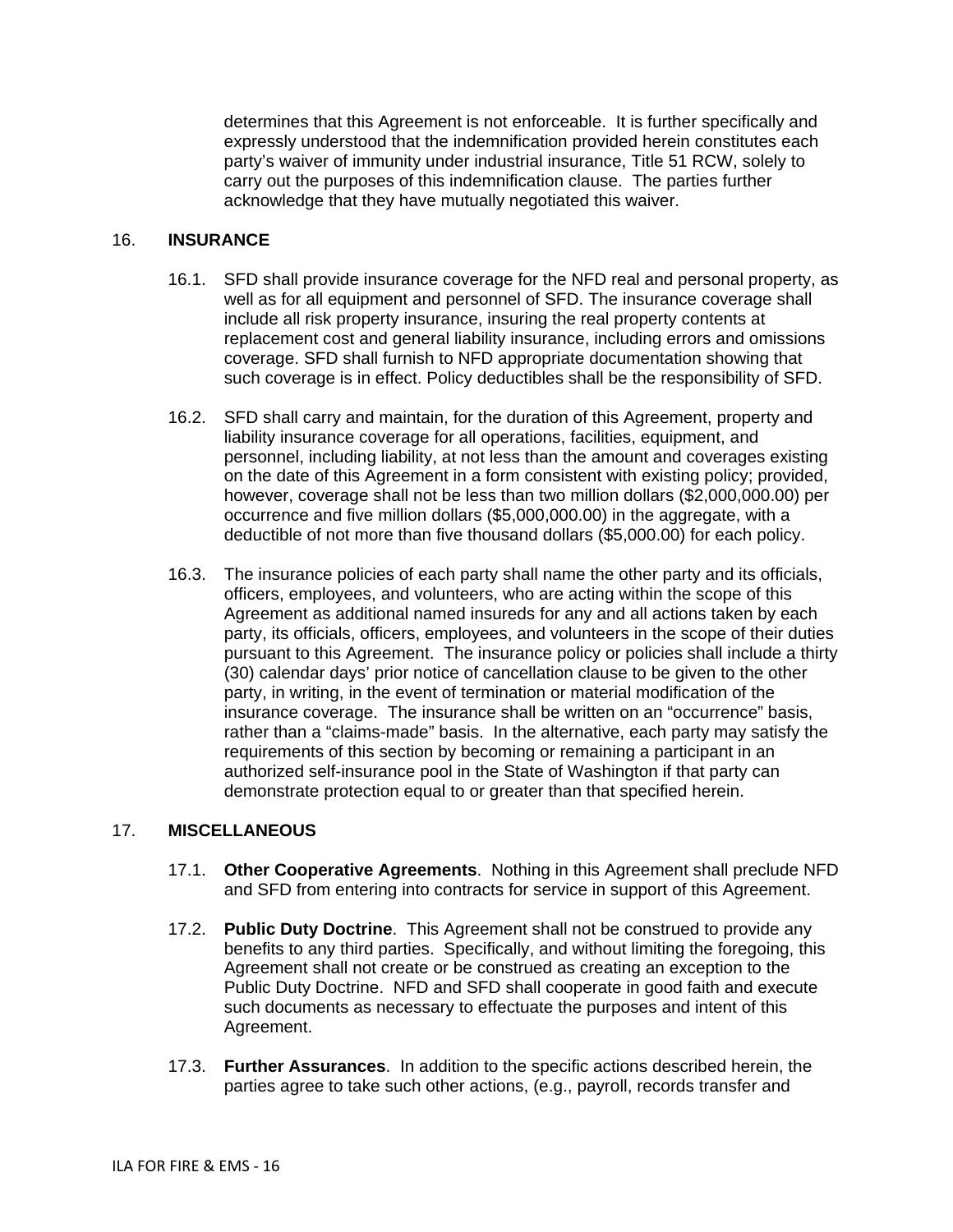employee benefit coordination) and to reasonably cooperate with each other to effectuate this Agreement.

- 17.4. **Non-Waiver of Breach**. The failure of either party to insist upon strict performance of any of the covenants and agreements contained in this Agreement, or to exercise any option conferred by this Agreement in one or more instances shall not be construed to be a waiver or relinquishment of those covenants, agreements, or options, and the same shall be and remain in full force and effect.
- 17.5. **Resolution of Disputes and Governing Law**. This Agreement shall be governed by and construed in accordance with the laws of the State of Washington. If the parties are unable to settle any dispute, difference, or claim arising from the parties' performance of this Agreement, the exclusive means of resolving that dispute, difference, or claim, shall only be by filing suit exclusively under the venue, rules, and jurisdiction of the King County Superior Court, King County, Washington, unless the parties agree in writing to an alternative dispute resolution process. In any claim or lawsuit arising from the parties' performance of this Agreement, each party shall pay all its own legal costs and attorneys' fees incurred in defending or bringing such claim or lawsuit, in addition to any other recovery or award provided by law; provided, however, nothing in this paragraph shall be construed to limit the parties' right to indemnification under this Agreement.
- 17.6. **Assignment**. Any assignment of this Agreement by either party without the prior written consent of the non-assigning party shall be void. If the non-assigning party gives its consent to any assignment, the terms of this Agreement shall continue in full force and effect and no further assignment shall be made without additional written consent.
- 17.7. **Modification**. No waiver, alteration, or modification of any of the provisions of this Agreement shall be binding unless in writing and signed by a duly authorized representative of each party and subject to ratification by the legislative body of each party.
- 17.8. **Compliance with Laws**. Each party agrees to comply with all local, federal, and state laws, rules, and regulations that are now effective or in the future become applicable to this Agreement.
- 17.9. **Entire Agreement**. The written terms and provisions of this Agreement, together with any Exhibits attached hereto, shall supersede all prior communications, negotiations, representations or agreements, either verbal or written of any officer or other representative of each party, and such statements shall not be effective or be construed as entering into or forming a part of or altering in any manner this Agreement. All of the Exhibits are hereby made part of this Agreement.
- 17.10. **Severability**. If any section of this Agreement is adjudicated to be invalid, such action shall not affect the validity of any section not so adjudicated.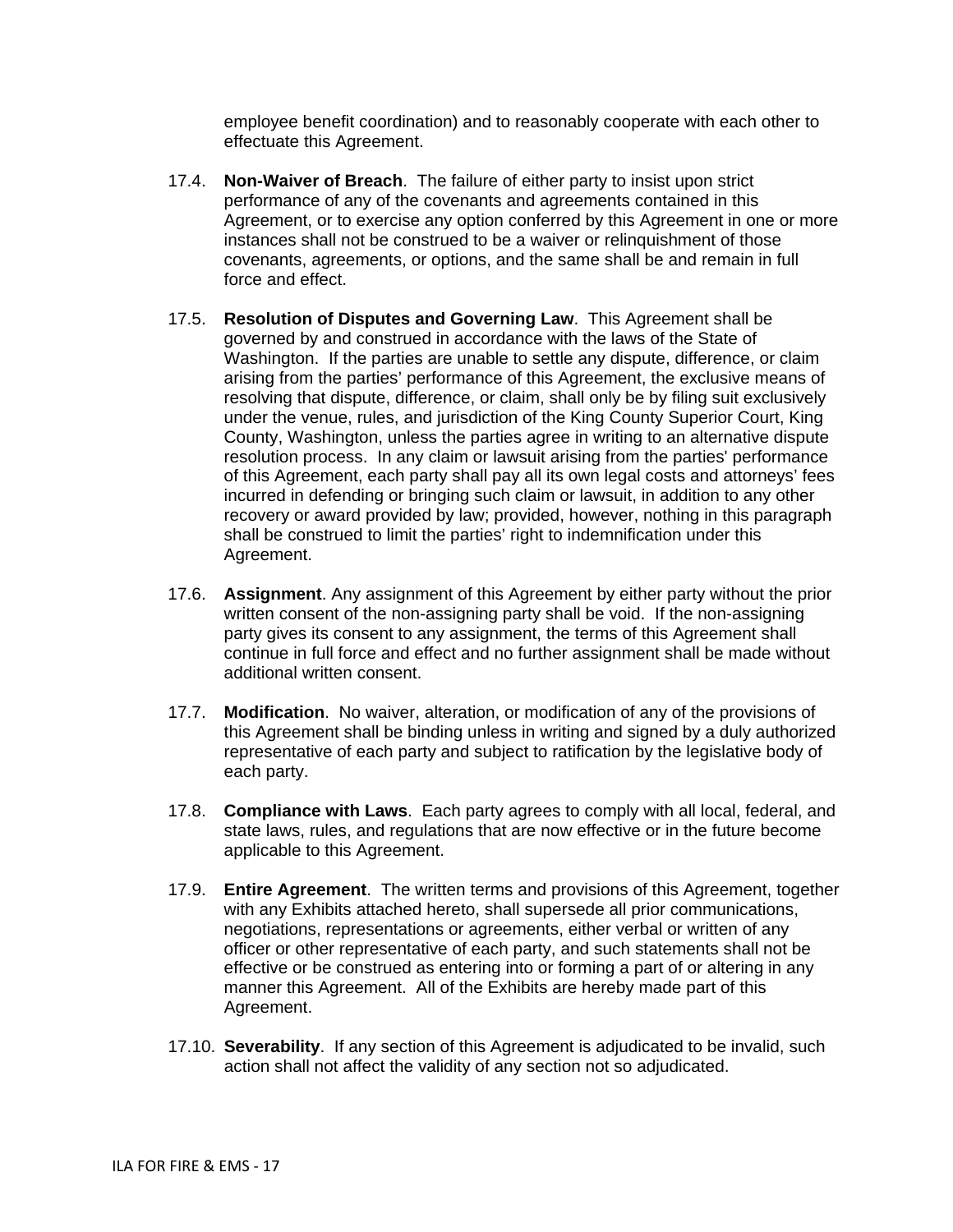- 17.11. **Interpretation**. Any rule of construction to the effect that ambiguities are to be resolved against the drafting party shall not apply in interpreting this Agreement. The language in this Agreement shall be interpreted as to its fair meaning and not strictly for or against any party.
- 17.12. **Notice**. All communications regarding this Agreement shall be sent to the parties at the addresses listed on the signature page of the Agreement, unless notified to the contrary. Any written notice hereunder shall become effective upon personal service or three (3) business days after the date of mailing by registered or certified mail, and shall be deemed sufficiently given if sent to the addressee at the address stated in this Agreement or such other address as may be hereafter specified in writing.
- 17.13. **Counterparts**. This Agreement may be executed in any number of counterparts, each of which shall constitute an original, and all of which will together constitute this one Agreement.

The parties below execute this Agreement, which shall become effective on \_\_\_\_\_\_\_\_\_\_\_\_\_\_\_\_\_\_\_\_\_\_\_\_\_, 2022.

| <b>SHORELINE FIRE DEPARTMENT</b> | <b>NORTHSHORE FIRE DEPARTMENT</b>   |  |  |  |  |  |  |  |
|----------------------------------|-------------------------------------|--|--|--|--|--|--|--|
|                                  |                                     |  |  |  |  |  |  |  |
|                                  |                                     |  |  |  |  |  |  |  |
|                                  |                                     |  |  |  |  |  |  |  |
| <b>APPROVED AS TO FORM:</b>      | <b>APPROVED AS TO FORM:</b>         |  |  |  |  |  |  |  |
| Brian Snure,<br>Attorney for SFD | Matt T. Paxton,<br>Attorney for NFD |  |  |  |  |  |  |  |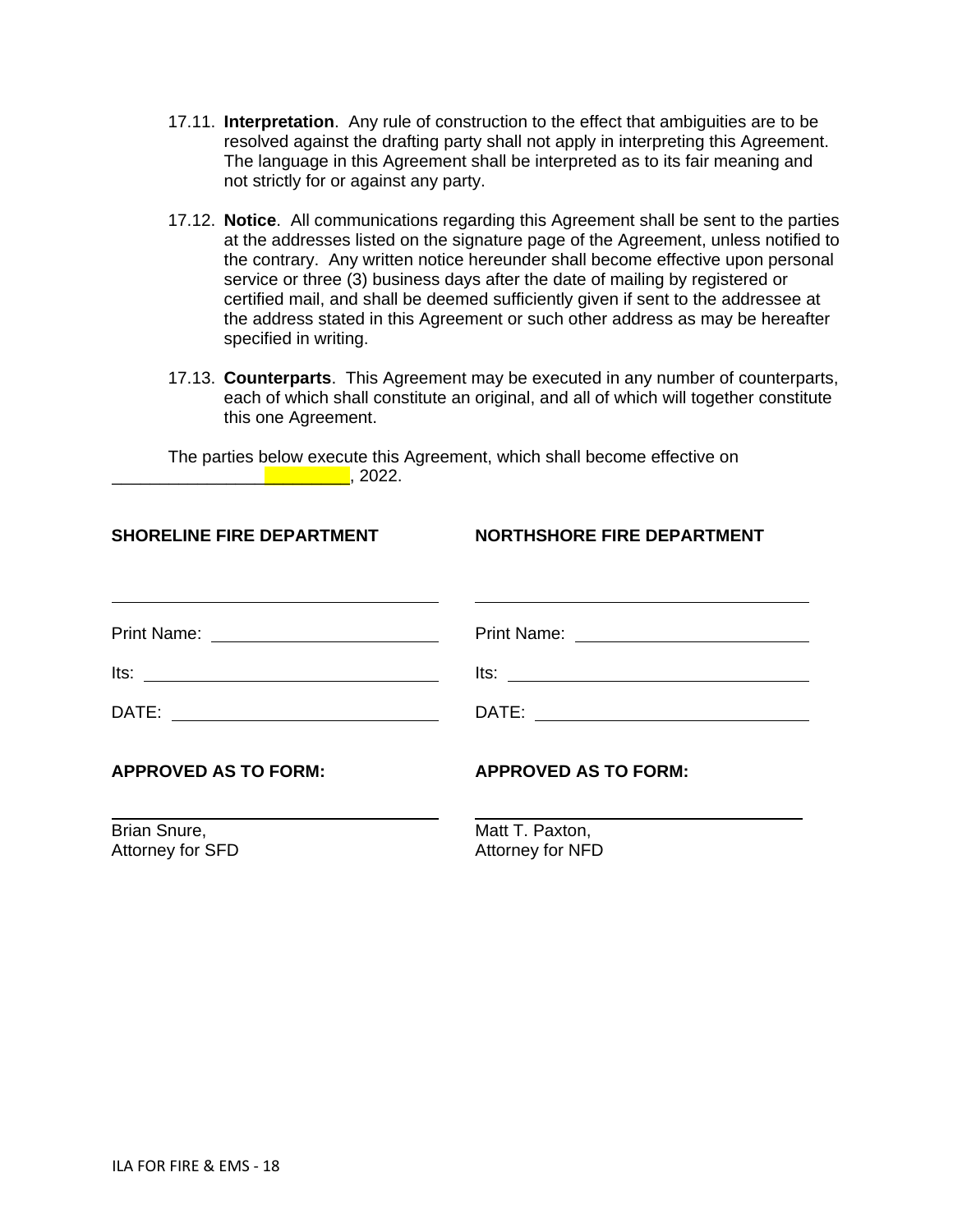### **EXHIBIT A**

|              | POLICY - ADMIN 124.1 (2.1.6)<br><b>JOB DESCRIPTION</b><br><b>Battalion Chief</b> |                       |  |  |  |  |
|--------------|----------------------------------------------------------------------------------|-----------------------|--|--|--|--|
| Approved By: | <b>Original Job Description Date:</b>                                            | <b>Revision Date:</b> |  |  |  |  |
| Supersedes:  | See Also:                                                                        |                       |  |  |  |  |

#### **SUMMARY**

This is a full-time, non-exempt, supervisory position, reporting to, and at the direction of, the Deputy Chief of Operations. Personnel in this position are responsible to the Deputy Chief of Operations, for planning, organizing, directing, coordinating and supervising all activities designated by the Deputy Chief of Operations, to protect lives and property, through responsive and effective fire suppression, rescue and emergency medical services. Operational Battalion Chiefs (BC) are assigned to one of four operational 4-platoon shift rotations. The BC might be responsible for all Department activities, in the unlikely absence of the Fire Chief, Deputy Chiefs, and Division Chiefs. The BC operates with considerable latitude for independent action, and decisions commensurate with the delegated authority and demonstrated ability. Errors in judgment could have substantial impact on the safety and welfare of Department personnel and the public, legal liability, public relations, costs and employee motivation.

#### **ESSENTIAL DUTIES AND RESPONSIBILITIES**

The essential duties and responsibilities of this position include, but are not limited to:

#### **Apparatus Driving and Operation**

• Drives medium-sized vehicles, under adverse and stressful situations.

#### **Emergency Scene Incident Commander**

- Provide command and control at fire scenes, EMS incidents, rescue scenes, hazardous material incidents, natural disasters, nuclear / biological / chemical incidents, etc.
- Coordinate activities between other agencies that may be involved in emergency incidents.

#### Participate as a Member of a Response Crew in Isolated Circumstances

Due to unforeseen circumstances, the BC may have to participate in treating patients, performing as  $\bullet$ a standby Firefighter, or performing other emergency-scene activities.

#### **Communicate Effectively with Department Personnel and Customers**

- Possess a working knowledge of our radio system.
- Give direction and information by radio, phone, face-to-face, classroom, meetings and written formats.
- Write reports for incidents, activities, or other administrative functions.

#### Supervise All Uniformed Employees Assigned

- Directly supervise all uniformed employees assigned, applying Department policy and procedures.
- Maintain discipline through the administration of disciplinary policy, including issuing discipline to the level authorized in the policy.
- Make effective recommendations on other related personnel actions.

#### **Operate Computer Programs to Perform Daily Duties**

- Perform daily accounting of personnel and assignments in the Records Management System.
- Review incident reports.
- Schedule time off, sick leave, etc.

POLICY ADMIN 124.1 (2.1.6) - Job Description / Battalion Chief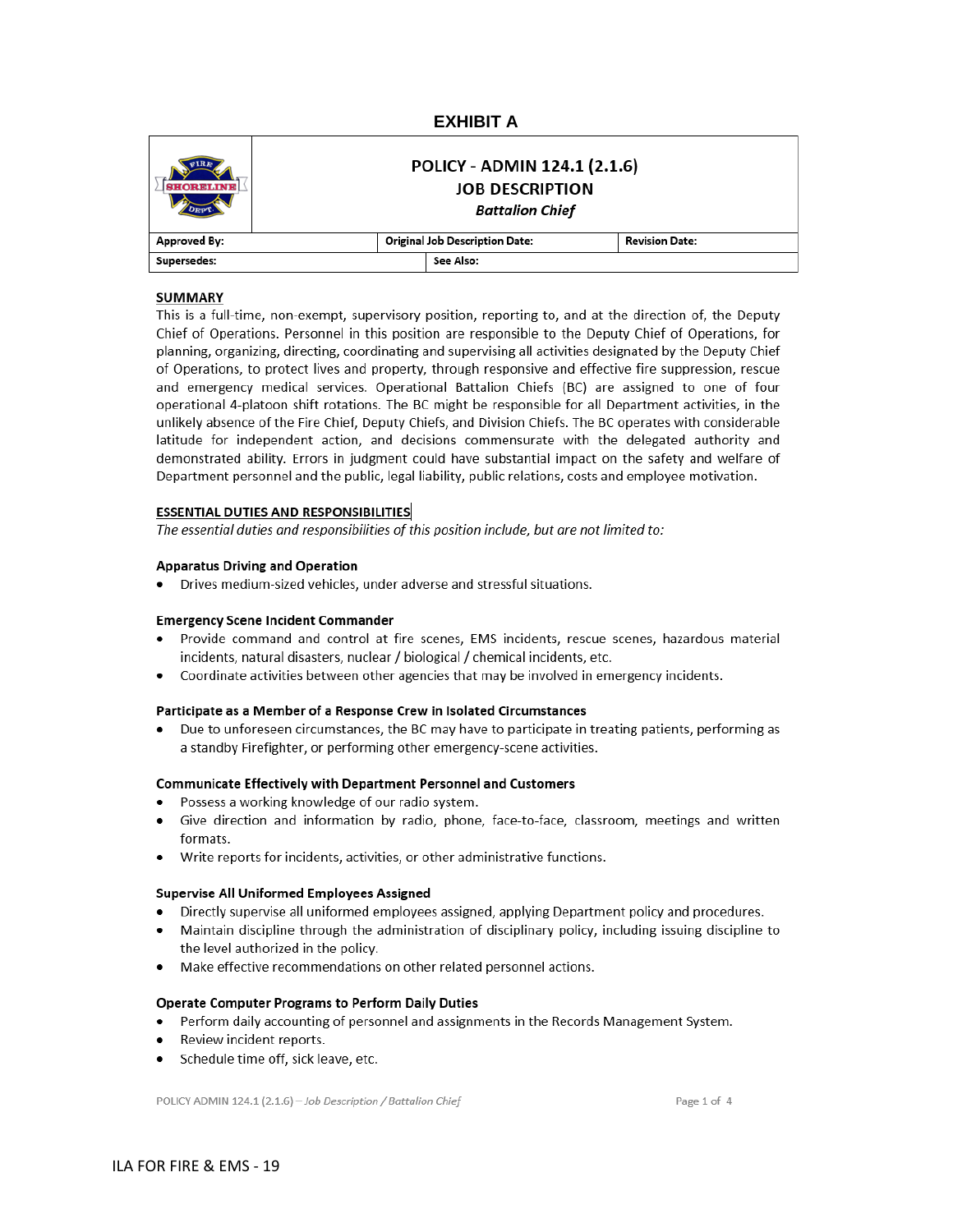Effectively use and manage staffing program, currently Telestaff.

#### Maintain Training and Knowledge Base Commensurate with Duties

- Periodically attend classes or seminars, to maintain state-of-the-art skills in leadership, conflict resolution, management, interpersonal relationships and communications, incident command, tactics, etc.
- Complete required training for continuing education requirements.

#### Actively Coach and Promote Employee Development

- Mentor personnel for future leaders.
- Ensure that personnel complete required training.
- Monitor shift proficiency of skills required.  $\bullet$
- Promote teamwork and comraderie within the Department.
- Coach and /or discipline personnel, as needed.

#### Participate in the Departmental Budget Process

- Oversee budget requests from personnel for submission to the Deputy Chief of Operations.  $\bullet$
- Monitor line-item expenditures throughout the year.
- $\bullet$ Participate in helping write specifications for apparatus and equipment as appropriate.

#### Actively Manage All Tasks Assigned to the Respective Shift Members

- Coordinate, through the Company Officers, day-to-day shift activities to achieve Department goals.  $\bullet$
- Monitor staff assignments for optimum performance and cost-effectiveness.
- Ensure proper daily maintenance and operational readiness of apparatus, equipment, facilities and personnel.
- Support the other divisions to achieve Department goals
- $\bullet$ Conduct accident investigations, and provide recommended corrective actions

#### **Assist in Department Training**

- Attend regional training committee meetings as appropriate.
- Provide input to the Division Chief of Suppression/Training on training needs.
- Assist or perform company-level evaluations.
- $\bullet$ Assist with promotional exams as appropriate.

#### Assist with Emergency Medical Services Oversight

- Supervise day-to-day activities of the Medical Services Officers.
- Balance EMS and Suppression Tasks for ALS personnel.
- Represent Department on Community EMS issues as appropriate.
- Perform related work, as assigned.

#### **QUALIFICATION REQUIREMENTS**

Individuals must satisfactorily complete a criminal history background check. To perform this job successfully, an individual must be able to perform each essential duty satisfactorily. Reasonable accommodations may be made to enable individuals with limited disabilities to perform the essential functions, unless the functions are bona fide occupational requirements. The requirements listed below are representative of the knowledge, skill and/or ability required. Employee strives, at all times, to excel in the following competencies: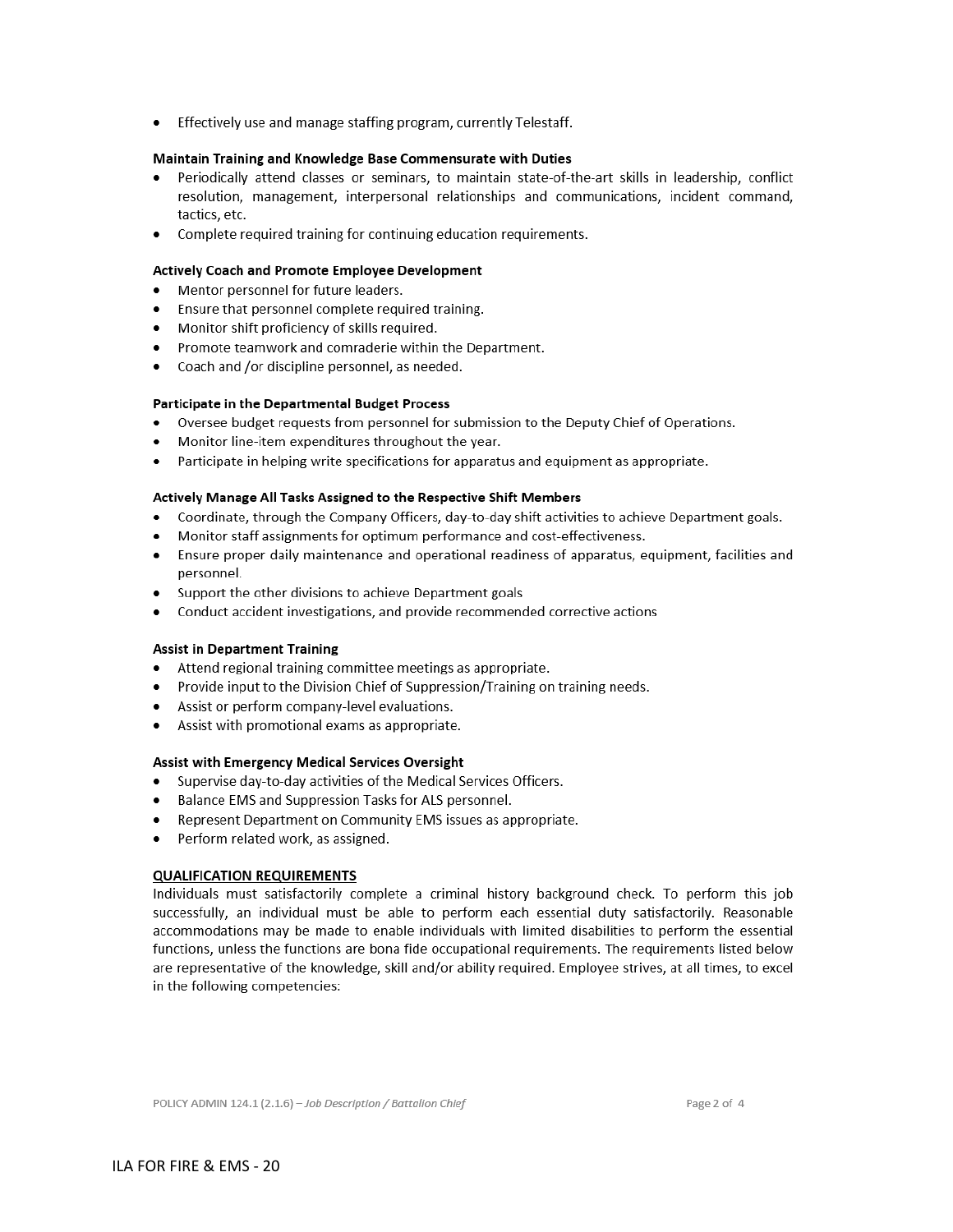- Interpersonal Skills: Ability and willingness to participate, as a team member. Consistently respect the individual values of all Department employees and members of the community, without public or private ridicule. Effectively communicate, build rapport and relate well, with diverse populations.
- Employee development: Coach and encourage employees with professional growth, providing career counseling.
- Empathy: Identify with, and care about, other's situations and needs.
- Self-Management: Demonstrate self-control and an ability to manage time and priorities, with minimal supervision.
- Leadership: Display skill and ability to empower and influence employees to accomplish Department goals.
- Conflict Management: Display skill and ability addressing and resolving conflict constructively.

#### **Education and/or Experience**

- High School Diploma or GED.
- Ability to obtain an AA degree in Fire Command Administration or equivalent.
- Incident Management Training.  $\bullet$
- Incident Safety Officer Training.
- Multi-Company Tactical Operations.  $\bullet$
- Management Skills Training.
- Hazardous Materials Incident Command Training.
- Any combination of education and experience sufficient to clearly demonstrate competence.

#### Language Skills

- Ability to read and interpret documents, such as safety rules, operating instructions, procedure manuals, subject matter texts and study guides.
- Ability to write routine reports and correspondence.
- Ability to read and write medical reports, using technical terms, abbreviations and text, within the scope of their training.
- Ability to speak effectively before diverse public groups, or employees of the organization.
- Ability to clearly articulate critical information, under adverse or stressful conditions, via a variety of methods, including radios.
- Ability to communicate in the English language, orally and writing.

#### **Mathematical Skills**

- Ability to add, subtract, multiply and divide, in all units of measure, using whole numbers, common fractions and decimals.
- Ability to compute rate, ratio and percent, and to draw and interpret bar graphs.

#### **Reasoning Ability**

- Ability to define problems, collect data, establish facts and draw valid conclusions.
- Ability to interpret an extensive variety of technical instructions in mathematical or diagram form, and deal with several abstract and concrete variables.
- Ability to "think outside the box."
- Ability to predict outcomes, based on probability and possibility.

#### **Mechanical Skills/Ability**

- Ability to instruct others in the proper and safe way to operate equipment.
- Ability to recognize unsafe actions and suggest remedies.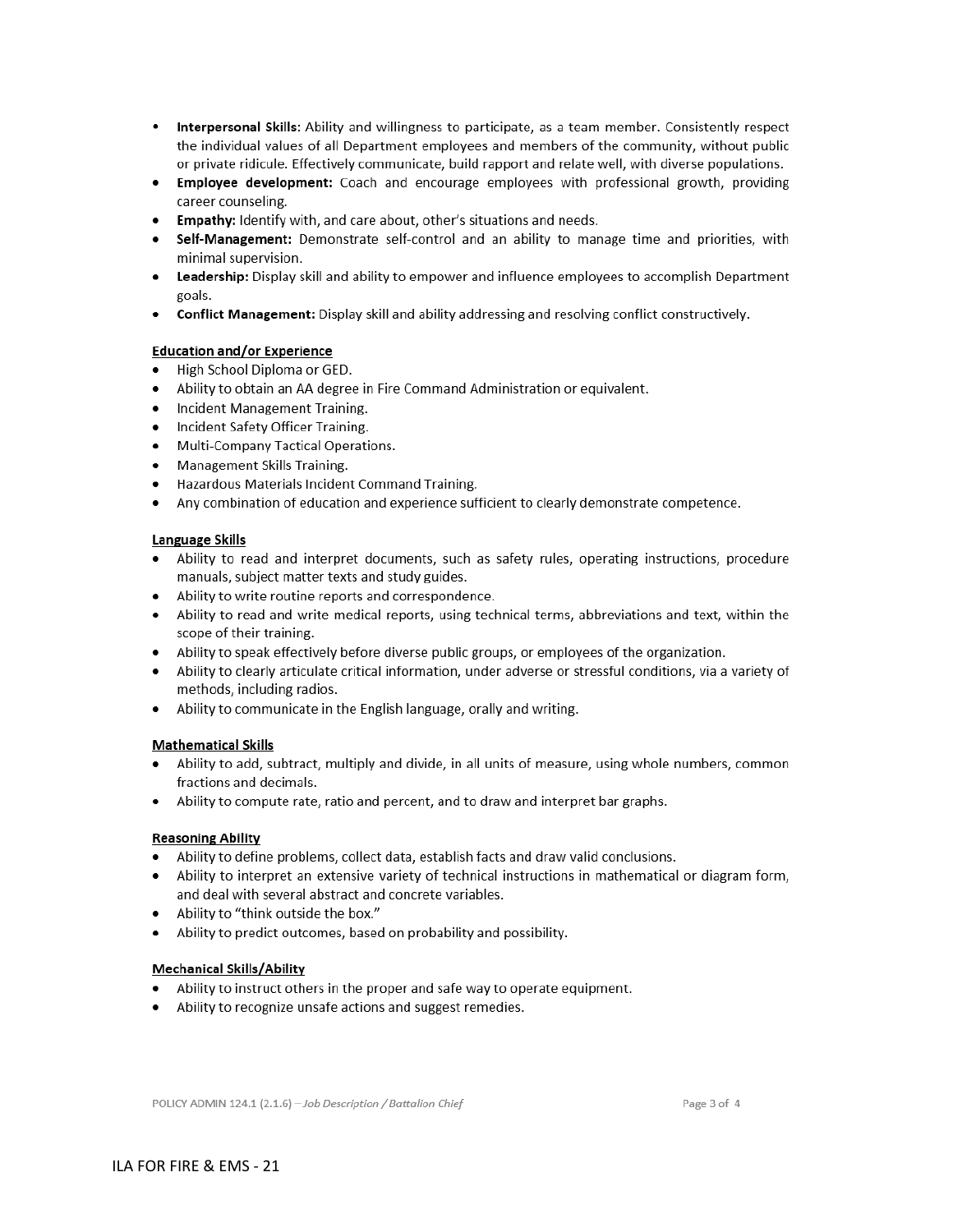#### **Physical Fitness Ability**

- Ability to perform strenuous work for extended periods of time, while performing some or all of the following:
	- $\triangleright$  Wearing a respirator, (SCBA)
	- > Wearing and/or carrying over 50 pounds of protective clothing and equipment
	- $\triangleright$  Working in an overheated environment
	- $\triangleright$  Working in dark and confined, disorienting spaces
	- $\triangleright$  Working under adverse and stressful conditions

#### Certificates, Licenses, Registrations

- King County EMT certification required
- Upon employment, and while employed, must hold and continuously maintain, a valid Washington  $\bullet$ State Driver's License.
- . Employee must be insurable under the Department's existing vehicle and umbrella liability insurance carrier.

#### **Work Environment**

- While performing the duties of this job, the employee regularly works under some of the conditions described above.
- Additionally, the employee regularly works near moving equipment, in outside weather conditions, in hazardous traffic areas and under unfavorable or unsanitary conditions, which may include biohazards, air and blood-borne pathogens.
- Employees are regularly exposed to wet and humid conditions, fumes, airborne particles, toxic or caustic chemicals, extreme heat and risk of electrical shock.
- The employee may find themselves in hostile or psychologically demanding environments, involving  $\bullet$ emotional or psychological stress.
- The noise level in the work environment is often very loud.

The statements contained herein reflect general details to describe the principle functions of this job, the level of knowledge and skills typically required, and the scope of responsibility, but should not be considered an allinclusive list of work requirements. Individuals may perform other duties as assigned including work in other functional areas to cover absences or relief, to equalize peak work periods or to otherwise balance the workload. The omission of specific statements of duties does not exclude them from the position if the work is similar related or a logical assignment to the position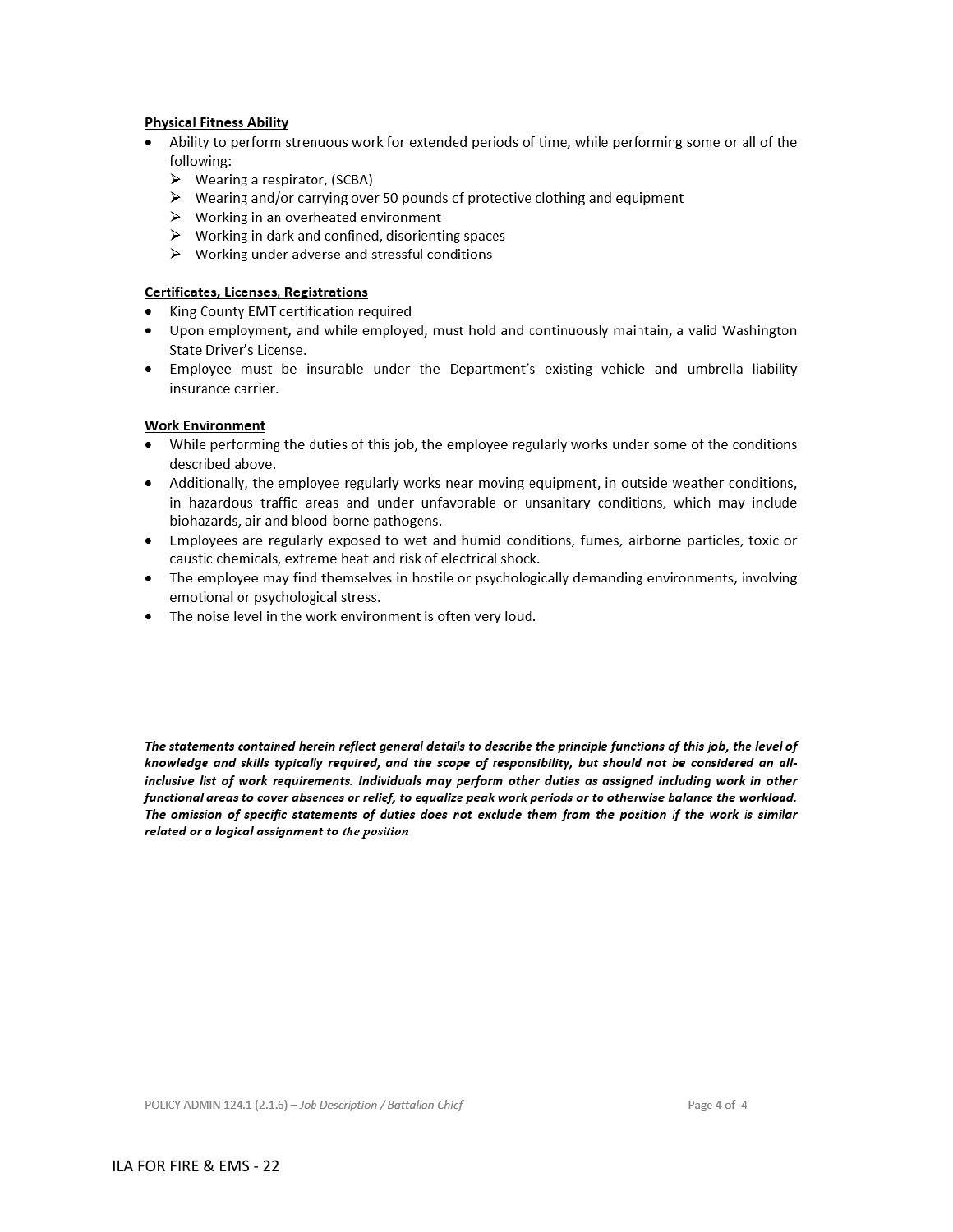# **EXHIBIT B**

# **VEHICLES AND APPARATUS**

| <b>Fleet</b> |                                                 | <b>In</b>      | <b>Vehicle</b><br><b>Manufacture</b> | <b>Vehicle</b>        | <b>License</b> | <b>Placar</b>    |  |  |
|--------------|-------------------------------------------------|----------------|--------------------------------------|-----------------------|----------------|------------------|--|--|
| #            | <b>Type</b>                                     | <b>Service</b> | r                                    | <b>Model</b>          | Plate #        | d#               |  |  |
| #1400        | Class A Pumper                                  | 2020           | Pierce                               | Enforcer              |                | E151             |  |  |
| #1500        | Class A Pumper                                  | 2020           | Pierce                               | Enforcer              |                | E157             |  |  |
| #1100        | <b>Class A Pumper</b>                           | 2010           | Pierce                               | <b>Arrow XT</b>       | 90133C         | E257             |  |  |
| #1200        | Class A Pumper                                  | 2010           | Pierce                               | <b>Arrow XT</b>       | 90132C         | E251             |  |  |
| #2700        | <b>Rescue Vehicle</b>                           | 2006           | Spartan/H&W                          | Gladiator             | 82866C         | R <sub>151</sub> |  |  |
| #2800        | Aid Car                                         | 2008           | Ford/Braun                           | F-350 4X4             | 63423C         | A251             |  |  |
| #2900        | Aid Car                                         | 2016           | Ford/Horton                          | F-450 4X4             | <b>B0218C</b>  | A151             |  |  |
| #3103        | <b>Staff Vehicle</b>                            | 2008           | Chevrolet                            | Trailblazer           | 82863C         |                  |  |  |
| #3500        | <b>Staff Vehicle</b>                            | 2019           | Chevrolet                            | Equinox               | A7512C         |                  |  |  |
| #3501        | <b>Staff Vehicle</b><br>(FC)                    | 2016           | Chevrolet                            | <b>Traverse</b>       | B4078c         |                  |  |  |
| #3900        | <b>Staff Vehicle</b>                            | 2005           | Chevrolet                            | Trailblazer           | 68329C         |                  |  |  |
| #4200        | <b>Utility Vehicle</b>                          | 2010           | Chevrolet                            | 3500 4X4 HD<br>Pickup | 89623C         | U151             |  |  |
| #5100        | Command<br>Vehicle                              | 1999           | Chevrolet                            | Suburban              | 30692C         | <b>B251</b>      |  |  |
| #5200        | Command<br>Vehicle                              | 2009           | Chevrolet                            | Suburban              | 89618C         | <b>B151</b>      |  |  |
| #4300        | Structural<br>Collapse/Rescue<br><b>Trailer</b> | 2013           | Cargomate                            | <b>Blazer</b>         | A0986C         | C151             |  |  |
| #4400        | Forklift                                        |                | Nissan                               | CPJ02                 |                |                  |  |  |
|              | <b>ATV</b>                                      |                |                                      |                       |                |                  |  |  |
|              | Rescue Jet Ski                                  | 2022           |                                      |                       |                |                  |  |  |
|              | Rescue Jet Ski                                  | 2022           |                                      |                       |                |                  |  |  |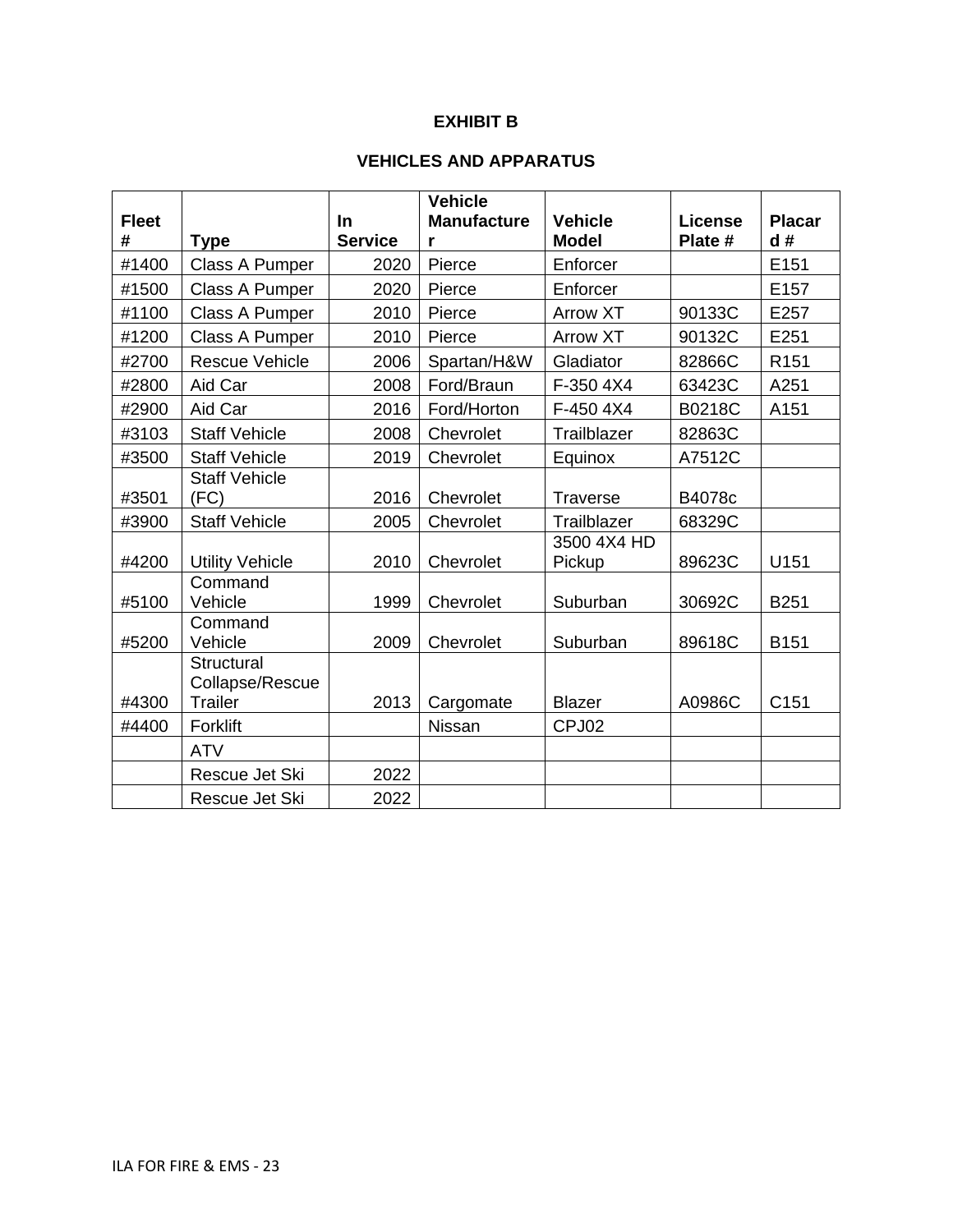### **EXHIBIT C**

### **BILL OF SALE**

KNOWN ALL MEN BY THESE PRESENTS: That, for good and valuable consideration, **KING COUNTY FIRE PROTECTION DISTRICT NO. 16 D/B/A NORTHSHORE FIRE DEPARTMENT** ("**NFD**"), does hereby convey, grant, bargain, sell, assign, and transfer to **KING COUNTY FIRE PROTECTION DISTRICT NO. 4 D/B/A SHORELINE FIRE DEPARTMENT** ("**SFD**"), personal property identified in **Exhibit 1** or otherwise associated with NFD fire department, except vehicles, apparatus, and other property as its relates to the Board of Fire Commissioners for NFD and staff. In light of the significant number of individual items associated with NFD fire department and the administrative burden of inventorying the same, a comprehensive itemization is not included with this Master Bill of Sale.

These assets are conveyed to SFD "as is" and "where is" without any warranty of fitness or merchantability express or implied.

NFD hereby warrants that it has good and legal title to said assets and that the above assets are sold free and clear of all liens, security interests, and encumbrances of any kind and nature. NFD further warrants that it will defend SFD against all claims of superior title.

IN WITNESS WHEREOF, NFD and SFD have hereunto set their signatures, hand and seal this \_\_\_ day of \_\_\_\_\_\_\_\_\_\_\_\_\_\_\_\_, 2022.

### **NORTHSHORE FIRE DEPARTMENT**

Print Name:

Its:

DATE: \_\_\_\_\_\_\_\_\_\_\_\_\_\_\_\_\_\_\_\_\_\_\_\_\_\_\_\_\_

**ACCEPTED BY:**

**SHORELINE FIRE DEPARTMENT**

Print Name: William Street, William Street, William Street, William Street, William Street, William Street, The

Its: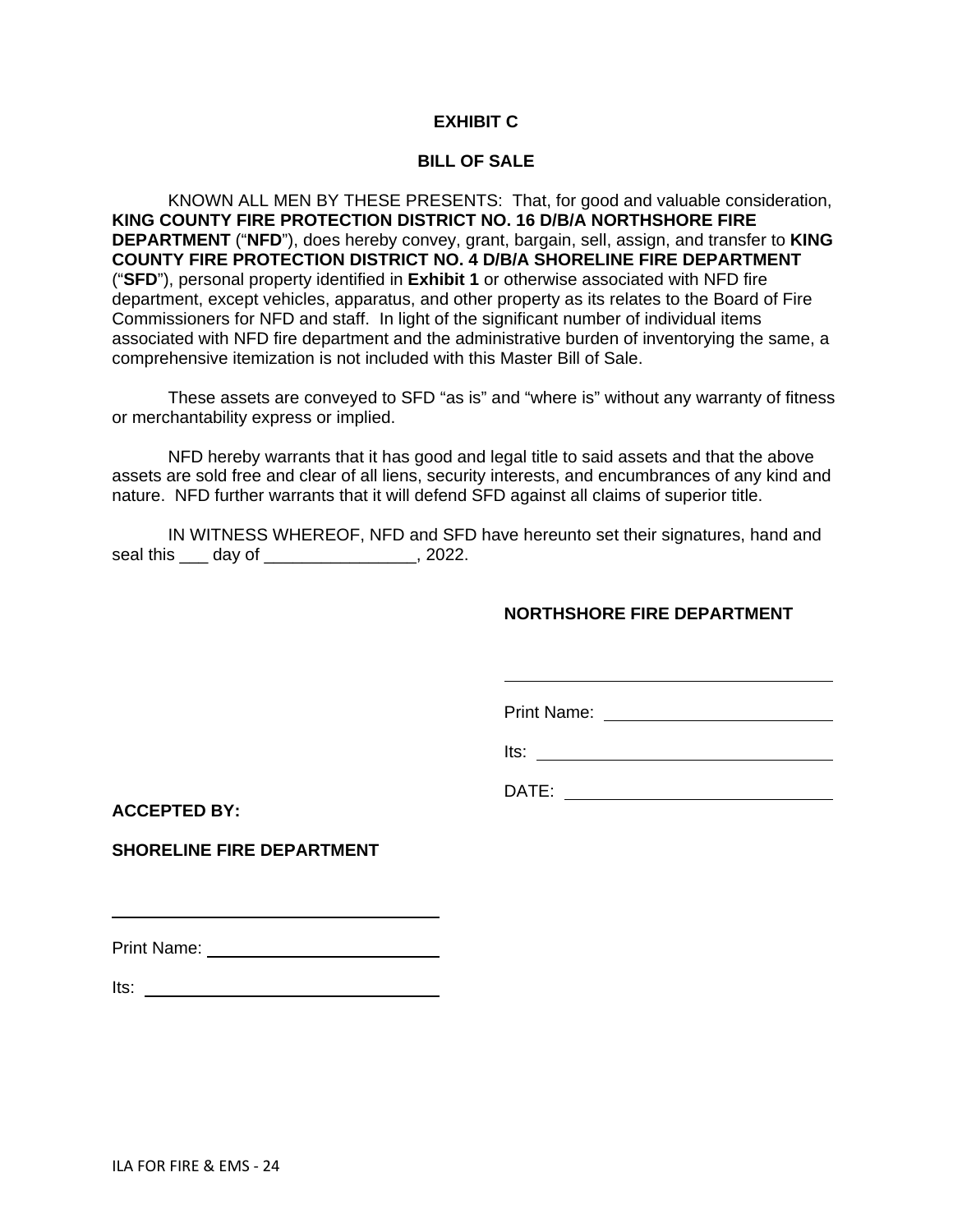# **EXHIBIT 1**

# **PERSONAL PROPERTY**

| <b>Description</b>              | Quantity |
|---------------------------------|----------|
| Complete SCBAs (2               |          |
| Cylinders and 1 Mask)           | 31       |
| Spare 45 Minute Cylinders       | 12       |
| <b>Spare Masks</b>              | 27       |
| <b>Rapid Intervention Crews</b> |          |
| (RIC) Kits (No Cylinders)       | 5        |
| Air Compressor                  |          |
| <b>Mobile Data Computers</b>    |          |